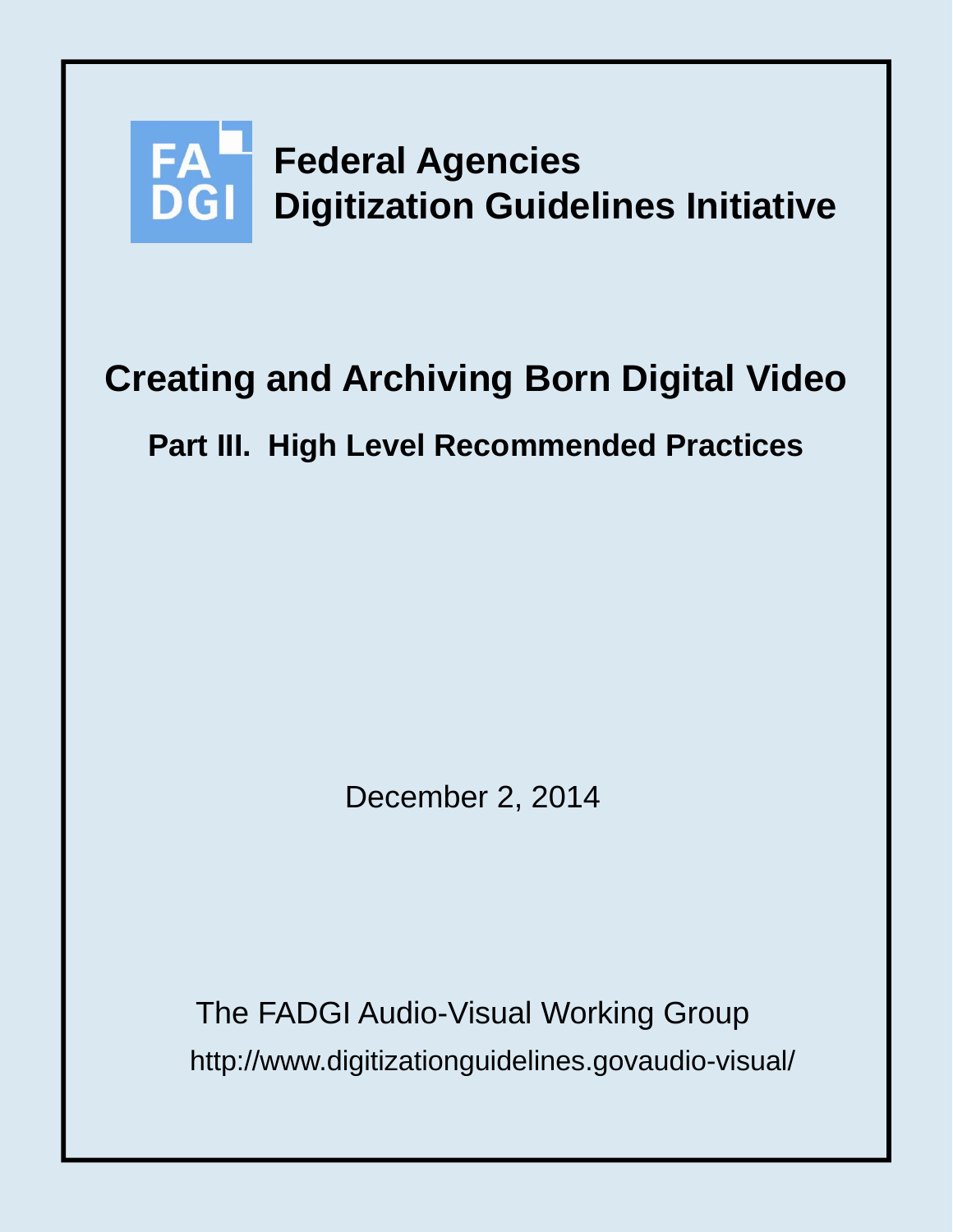## **Creating and Archiving Born Digital Video III: High Level Recommended Practices**

By the Federal Agencies Digitization Guidelines Initiative Audio-Visual Working Group <http://www.digitizationguidelines.gov/audio-visual/>

Version 1.1, December 2, 2014

## **TABLE OF CONTENTS**

| RP 1.1 Select a camera and other recording equipment with the capability to capture at high quality levels6   |  |
|---------------------------------------------------------------------------------------------------------------|--|
|                                                                                                               |  |
| RP 1.3 Capture video data to stable storage devices that allow for streamlined file transfer into managed     |  |
|                                                                                                               |  |
|                                                                                                               |  |
|                                                                                                               |  |
|                                                                                                               |  |
|                                                                                                               |  |
|                                                                                                               |  |
|                                                                                                               |  |
| RP 1.10 Stay within the range of common frame rates of 24-30 frames per second (fps) 11                       |  |
|                                                                                                               |  |
|                                                                                                               |  |
|                                                                                                               |  |
| RP 2.2 Document relationships between the video object and other files, such as closed captions, scripts,     |  |
| RP 2.3 Identify the file characteristics at the most granular level possible, including the wrapper and video |  |
|                                                                                                               |  |
| RP 2.4 Develop selection criteria based on business needs to inform decisions on what files and/or formats    |  |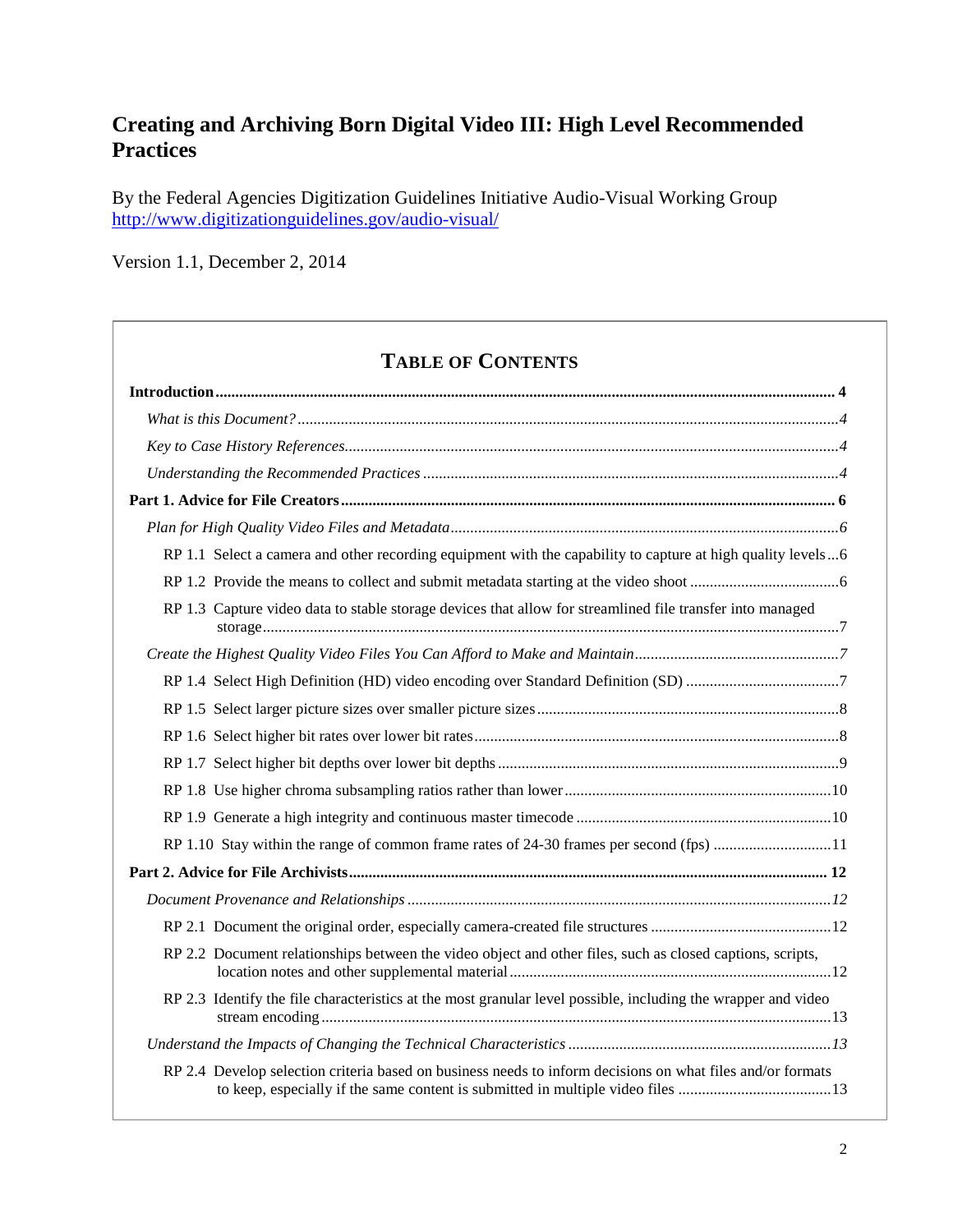| RP 2.5 Determine and document criteria for when (if ever) it is appropriate to change the video file's      |  |
|-------------------------------------------------------------------------------------------------------------|--|
| RP 2.6 Retain the original video file as submitted if transcoding, normalizing or otherwise changing the    |  |
| RP 2.7 Select appropriate technical characteristics for the video encoding if transcoding, normalizing or   |  |
| RP 2.8 Generate a new high integrity and continuous master timecode, especially if there is no timecode in  |  |
| RP 2.9 Retain original timecode(s) if provided, even if you generate a new high integrity continuous master |  |
|                                                                                                             |  |
|                                                                                                             |  |
| RP 2.12 Retain original frame rates if the video data is transcoded, even when they are beyond the standard |  |
|                                                                                                             |  |
| RP 2.13 Move video files off removable data carriers to stable and managed storage as soon as possible 17   |  |
|                                                                                                             |  |
|                                                                                                             |  |
|                                                                                                             |  |
|                                                                                                             |  |
|                                                                                                             |  |
|                                                                                                             |  |
| RP 3.4 If compression is used, select mathematically lossless compression over visually lossless or lossy   |  |
|                                                                                                             |  |
|                                                                                                             |  |
| RP 3.7 Select video encoding and wrapper formats that are well-supported now and future focused 24          |  |
|                                                                                                             |  |
| RP 3.9 Select video encoding and wrapper formats that are supported by downstream applications 24           |  |
|                                                                                                             |  |
|                                                                                                             |  |
| RP 3.12 Select video formats with greater capacity for embedded metadata over less metadata capacity 26     |  |
| RP 3.13 Select formats that can contain and label complex audio configurations including multiple channels  |  |
|                                                                                                             |  |
|                                                                                                             |  |
| RP 3.15 Create access, viewing or proxy copies with appropriate technical characteristics to meet expected  |  |
|                                                                                                             |  |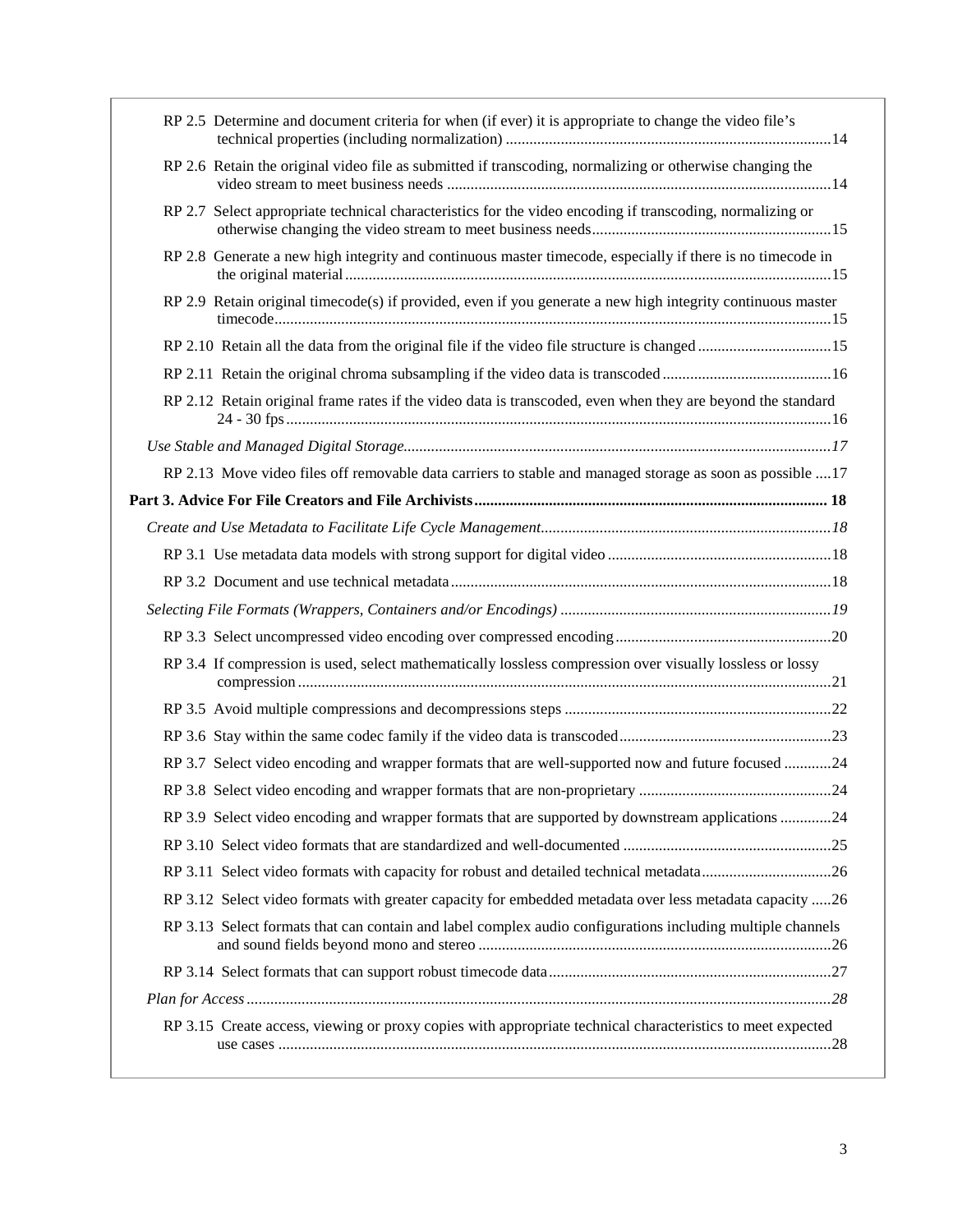#### <span id="page-3-0"></span>**INTRODUCTION**

#### <span id="page-3-1"></span>*WHAT IS THIS DOCUMENT?*

This is one of four documents examining aspects of the current practice for creating and archiving born digital video at selected institutional members of the Federal Agencies Digitization Guidelines Initiative Audio-Visual Working Group. The three companion documents are:

- *Creating and Archiving Born Digital Video I:Introduction (Version 1.1, 12/2/14)*
- *Creating and Archiving Born Digital Video II: Eight Federal Case Histories (Version 1.1, 12/2/14)*
- *Creating and Archiving Born Digital Video IV: Resource Guide (Version 1.1, 12/2/14) [1](#page-3-4)*

This document outlines a set of high level Recommended Practices (RP) for creating and archiving born digital video. Each RP includes the rationale which explains why the FADGI members endorse this practice as well as how the RP is reflected in the accompanying case histories. Some RPs also include examples or other notes.

#### <span id="page-3-2"></span>*KEY TO CASE HISTORY REFERENCES*

- **LC-AFC-CRHP:** Library of Congress American Folklife Center Civil Rights History Project
- **LC-NAVCC-VEF:** Library of Congress Packard Campus of the National Audio-Visual Conservation Center Video Evergreen Format
- **LC-WebArch-YouTube:** Library of Congress Web Archiving YouTube Harvesting
- **NARA-BRCC:** National Archives and Records Administration Base Realignment and Closure Commissions project
- **NOAA-OkEx:** National Oceanic and Atmospheric Administration *Okeanus Explorer*
- **SIA-DVD**: Smithsonian Institution Archives Authored DVD project
- **SI-DAMS:** Smithsonian Institution Digital Asset Management System
- **VOA-MMAM:** Voice of America Metadata for Media Asset Management

#### <span id="page-3-3"></span>*UNDERSTANDING THE RECOMMENDED PRACTICES*

As discussed in greater detail in *Creating and Archiving Born Digital Video I: Introduction,* the Recommended Practices are intentionally high level and not intended to be comprehensive. They reflect the range of choices encountered by the eight case history projects but do not cover every issue that other projects might encounter when creating or archiving born digital video. The Recommended Practices aim to highlight the advantages of selecting one option over another when choices are available. They are also tightly scoped to issues pertinent to creating and archiving born digital video. Concerns common to digital preservation as a whole, such as consistent file naming protocols or repository actions, are not addressed.

The Recommended Practices are organized into three groups:

- Advice for File Creators,
- Advice for File Archivists, and
- Advice for File Creators and File Archivists

 $\overline{a}$ 

<span id="page-3-4"></span><sup>&</sup>lt;sup>1</sup> The URLs for the three documents are:

<sup>(</sup>II) [http://www.digitizationguidelines.gov/guidelines/FADGI\\_BDV\\_p1\\_20141202.pdf](http://www.digitizationguidelines.gov/guidelines/FADGI_BDV_p1_20141202.pdf)

<sup>(</sup>III) [http://www.digitizationguidelines.gov/guidelines/FADGI\\_BDV\\_p2\\_20141202.pdf](http://www.digitizationguidelines.gov/guidelines/FADGI_BDV_p2_20141202.pdf)

<sup>(</sup>IV[\) http://www.digitizationguidelines.gov/guidelines/FADGI\\_BDV\\_p4\\_20141202.pdf](http://www.digitizationguidelines.gov/guidelines/FADGI_BDV_p4_20141202.pdf)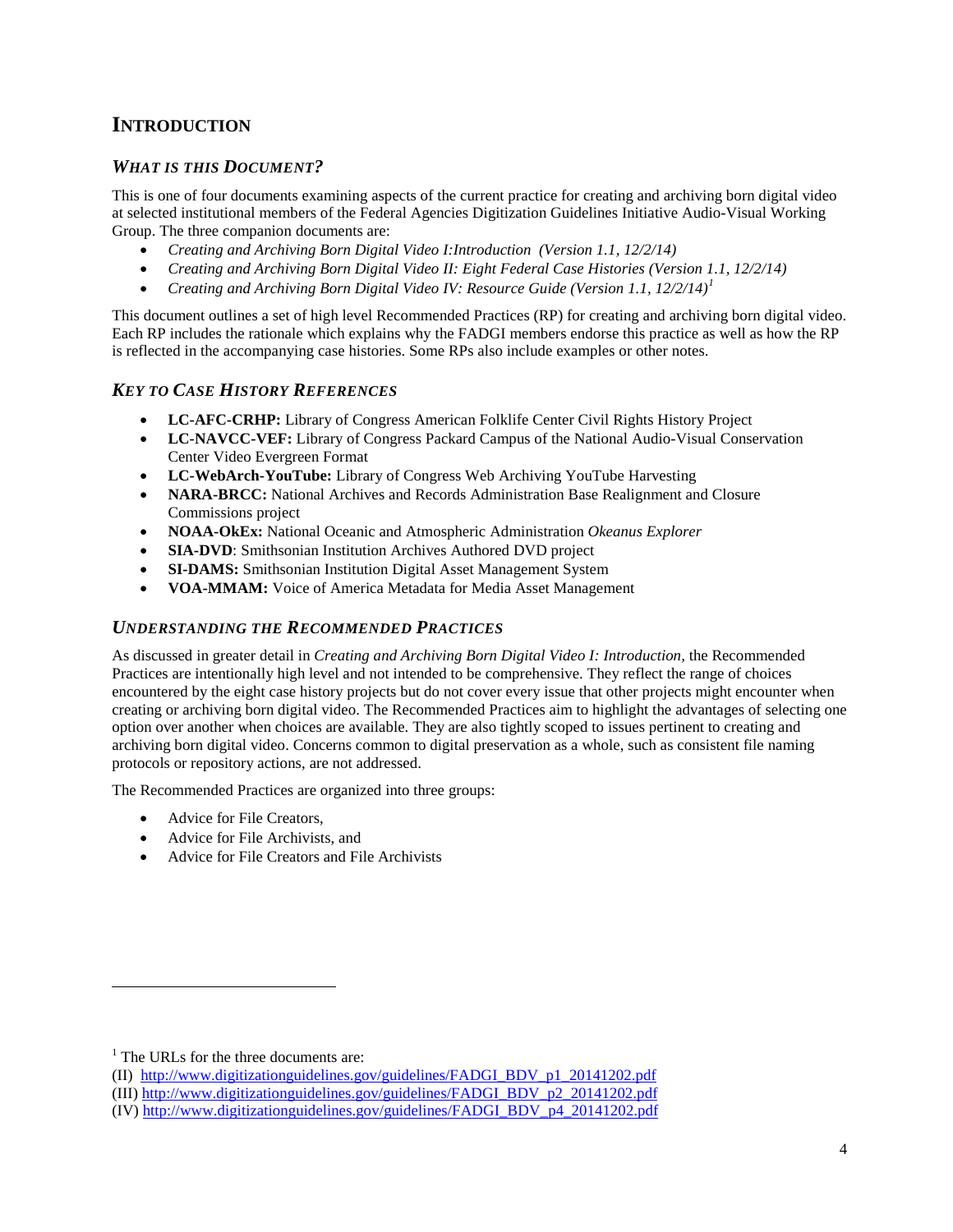Advice for File Creators, also known as "advice for shooters," focuses on providing video content producers, including videographers and, by extension, the project managers within cultural heritage institutions who are responsible for the creation new born digital video files, with a set of practices that emphasize the benefits of aiming for high quality and planning for archival repository ingest from the point of file creation. Advice for File Archivists seeks to provide guidance about video-specific issues which come into play when ingesting the files into a managed storage repository. Advice for File Creators and File Archivists are grouped together because they transcend specific life cycle points. This guidance focuses on selecting sustainable encodings and wrappers whether at initial file creation or during normalization upon ingest.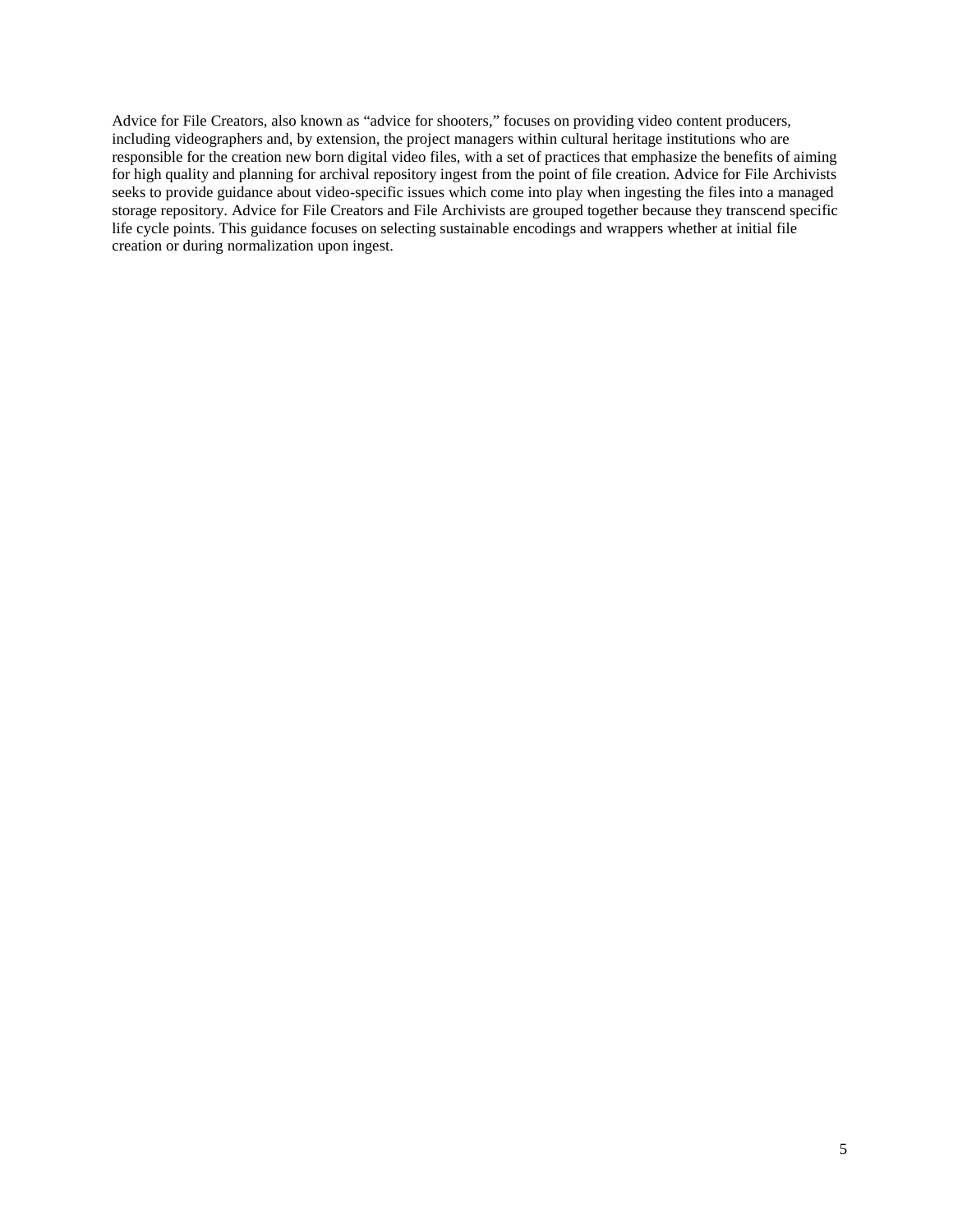## <span id="page-5-0"></span>**PART 1. ADVICE FOR FILE CREATORS**

The goal of the Recommended Practices for File Creators is to emphasize the benefits of planning for archival repository ingest from the point of file creation. These Recommended Practices are aimed not just at videographers and camera operators, but also at the project managers, archivists, metadata specialists and technologists who develop Statements of Work and oversee project plans.

Born digital video files should be the highest quality that the institution can afford to make and maintain over the long term. While current limitations are important to understand and acknowledge, file creators should look beyond present constraints towards future, and most likely more advanced, capabilities. High quality, data-rich files stored in standardized and well-used formats alongside robust metadata will allow for flexibility over the long term, including after ingest into a managed storage repository.

#### <span id="page-5-1"></span>*PLAN FOR HIGH QUALITY VIDEO FILES AND METADATA*

Project planning should include capabilities to create high quality digital video files and metadata from the outset. Select capture equipment such as cameras and microphones that not only meet the immediate needs of the project at hand but also could be reused for other projects later on. Since current technology constraints are likely to be relatively short-lived in many cases, look for equipment that has expanded capabilities for improved image and data capture. Set up the workflow processes so that the outcomes (often large video files and XML-based metadata) are easily integrated into appropriate systems and structures without excessive additional interaction. These RPs focus on setting up the framework to facilitate the creation of high quality digital video files and metadata.

<span id="page-5-2"></span>

| RP 1.1 Select a camera and other recording equipment with the capability to capture at high quality levels |                                                                                                                                                                                                                                                                                                                                                                                                                                                                                                                                                                                                                                                                                                                                               |  |
|------------------------------------------------------------------------------------------------------------|-----------------------------------------------------------------------------------------------------------------------------------------------------------------------------------------------------------------------------------------------------------------------------------------------------------------------------------------------------------------------------------------------------------------------------------------------------------------------------------------------------------------------------------------------------------------------------------------------------------------------------------------------------------------------------------------------------------------------------------------------|--|
| <b>Rationale</b>                                                                                           | While the cost of high quality cameras continues to come down, they are still a significant<br>financial investment so it pays to get a camera that can be useful beyond the project at hand<br>Avoid cameras or other recording equipment that only satisfy the narrow current need. Instead,<br>think about possible future requirements and leave your technical capture options more open and<br>flexible. Select a camera that is "future-looking" with options for capturing higher quality image<br>data at higher resolutions and bit depths, with more encoding and wrapper format options, more<br>internal storage, etc. You may not use all the functionality now but you'll be ready for more<br>complex projects in the future. |  |
| <b>Case History</b><br><b>Details</b>                                                                      | LC-AFC-CRHP: All capture decisions are a balance of technical capacity in the digital<br>capture equipment and the project goals for quality levels. It is best to start with a<br>camera or capture device such as the Sony XDCam EX-1 used for this project that errs<br>on the side of technical complexity, rather than be limited in capture specifications due<br>to a device that is too basic for the job.<br>NOAA-OkEx uses a custom built camera for submersible filming, capable of supporting<br>$\bullet$<br>1080i.                                                                                                                                                                                                              |  |

<span id="page-5-3"></span>

| RP 1.2 Provide the means to collect and submit metadata starting at the video shoot |                                                                                                                                                                                                                                                                                                                                                                                                                                                                                                                                                                                   |  |
|-------------------------------------------------------------------------------------|-----------------------------------------------------------------------------------------------------------------------------------------------------------------------------------------------------------------------------------------------------------------------------------------------------------------------------------------------------------------------------------------------------------------------------------------------------------------------------------------------------------------------------------------------------------------------------------|--|
| <b>Rationale</b>                                                                    | Provide a sustainable way to collect and submit the metadata from the very beginning of the life<br>cycle of the file - the video shoot. In some cases, this can be as simple as a spreadsheet but in<br>other cases, especially when the project is more complex and multiple people and systems are<br>interacting with the data, this mechanism should be scaled appropriately. It can be difficult, time-<br>consuming and error-prone to switch data collection systems once the project is underway. Take<br>the time to map out a metadata collection and submission plan. |  |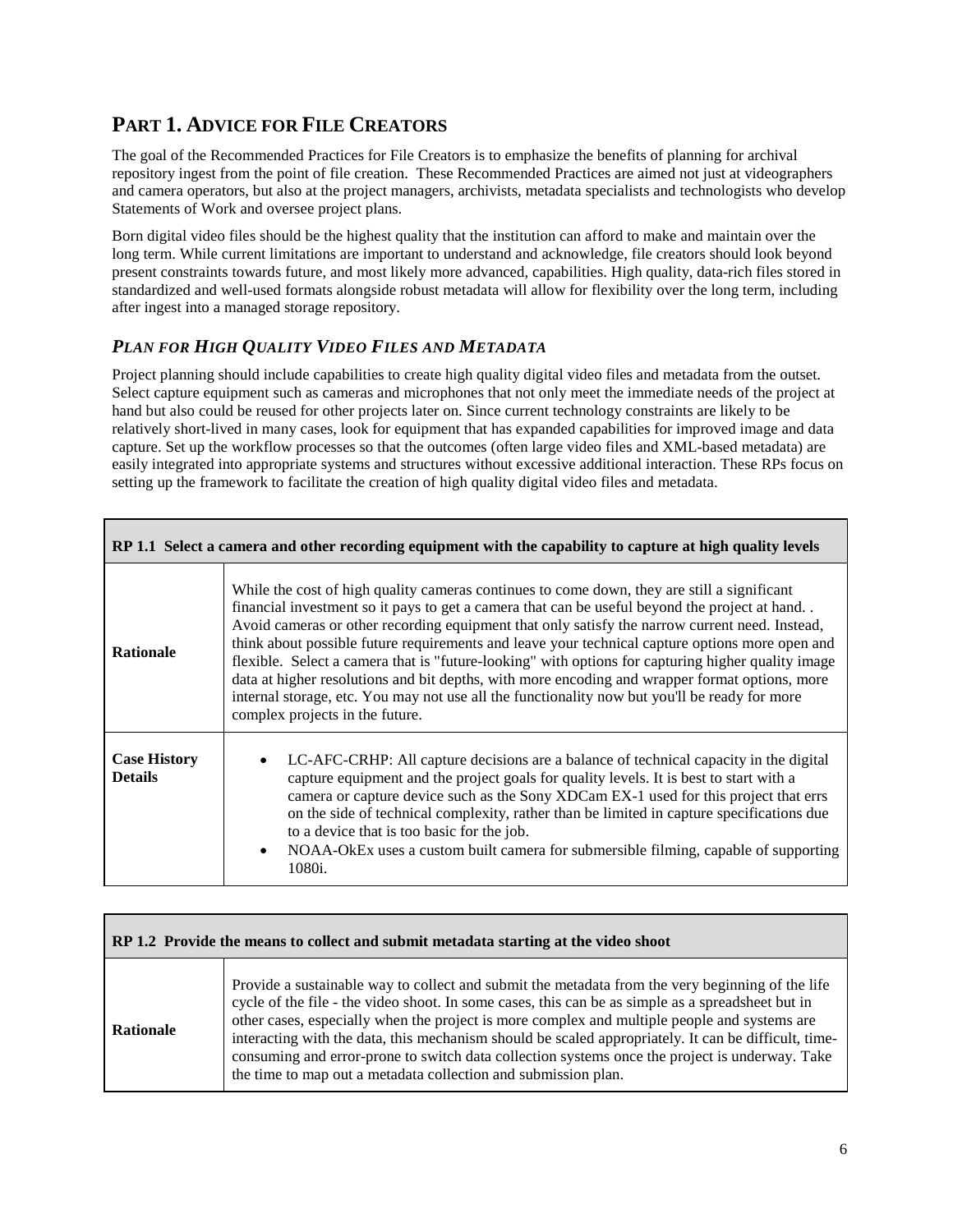<span id="page-6-0"></span>

| RP 1.3 Capture video data to stable storage devices that allow for streamlined file transfer into managed<br>storage |                                                                                                                                                                                                                                                                                                                                                                                                                                                                                                                                                                                                                                                                                                                                                                                                                                                                                                                                                                                                                                                                |  |
|----------------------------------------------------------------------------------------------------------------------|----------------------------------------------------------------------------------------------------------------------------------------------------------------------------------------------------------------------------------------------------------------------------------------------------------------------------------------------------------------------------------------------------------------------------------------------------------------------------------------------------------------------------------------------------------------------------------------------------------------------------------------------------------------------------------------------------------------------------------------------------------------------------------------------------------------------------------------------------------------------------------------------------------------------------------------------------------------------------------------------------------------------------------------------------------------|--|
| <b>Rationale</b>                                                                                                     | Data kept on removable storage devices such as videotape (including BetaCam, VHS, etc.) and<br>optical discs (DVDs) is highly vulnerable because 1) these formats are at risk of technical<br>obsolescence due to the specific combinations of hardware and software required to access the<br>data, 2) the physical data carriers themselves are often unstable and prone to condition issues that<br>negatively impact data access, and 3) these data carriers may not have strong data protection<br>mechanisms that prohibit accidental loss of data by over-writing. Moreover, it can be time and<br>labor intensive to migrate large complex video files from one data carrier to another.<br>Evaluate the longevity, capacity, viability, obsolescence and susceptibility of the camera's native<br>data storage and design the video capture workflow so that the video data is as secure as possible<br>until it is ingested into a managed storage system that provides stability through redundancy,<br>scheduled audits, and hardware replacement. |  |
| <b>Case History</b><br><b>Details</b>                                                                                | LC-AFC-CRHP interviews are captured via the camera directly to an external hard disk<br>$\bullet$<br>(the AJA KiPro) at the point of recording.<br>NOAA-OkEx video is captured directly to spinning disk on an EVS instant<br>$\bullet$<br>replay system. Video is then clipped out and saved to a large Nexsan SAN<br>array.                                                                                                                                                                                                                                                                                                                                                                                                                                                                                                                                                                                                                                                                                                                                  |  |

#### <span id="page-6-1"></span>*CREATE THE HIGHEST QUALITY VIDEO FILES YOU CAN AFFORD TO MAKE AND MAINTAIN*

High quality video typically means video with robust amounts of visual information such as a large picture size, a wide range for storing color information, high bit rate and continuous timecode stored in a well-defined and flexible format. Higher quality files often equates to big files. These large data rich files can also be costly to create, store and maintain so compromises are often needed on some parameters. Strive to capture and maintain the maximum amount of picture and sound data which your systems can support. The RPs in this section define some of the technical parameters that improve the quality of digital video files.

<span id="page-6-2"></span>

| RP 1.4 Select High Definition (HD) video encoding over Standard Definition (SD) |                                                                                                                                                                                                                                      |                                        |
|---------------------------------------------------------------------------------|--------------------------------------------------------------------------------------------------------------------------------------------------------------------------------------------------------------------------------------|----------------------------------------|
| <b>Rationale</b>                                                                | HD formats provide options to carry more visual information than SD formats including larger<br>picture or frame size, more flexible and higher frame rates as well as options for scanning<br>methods (interlaced and progressive). |                                        |
| <b>Case History</b><br><b>Details</b>                                           | Project Goals Permit<br>Following Recommended<br>Practice                                                                                                                                                                            | LC-AFC-CRHP captures in HD (1080/60i). |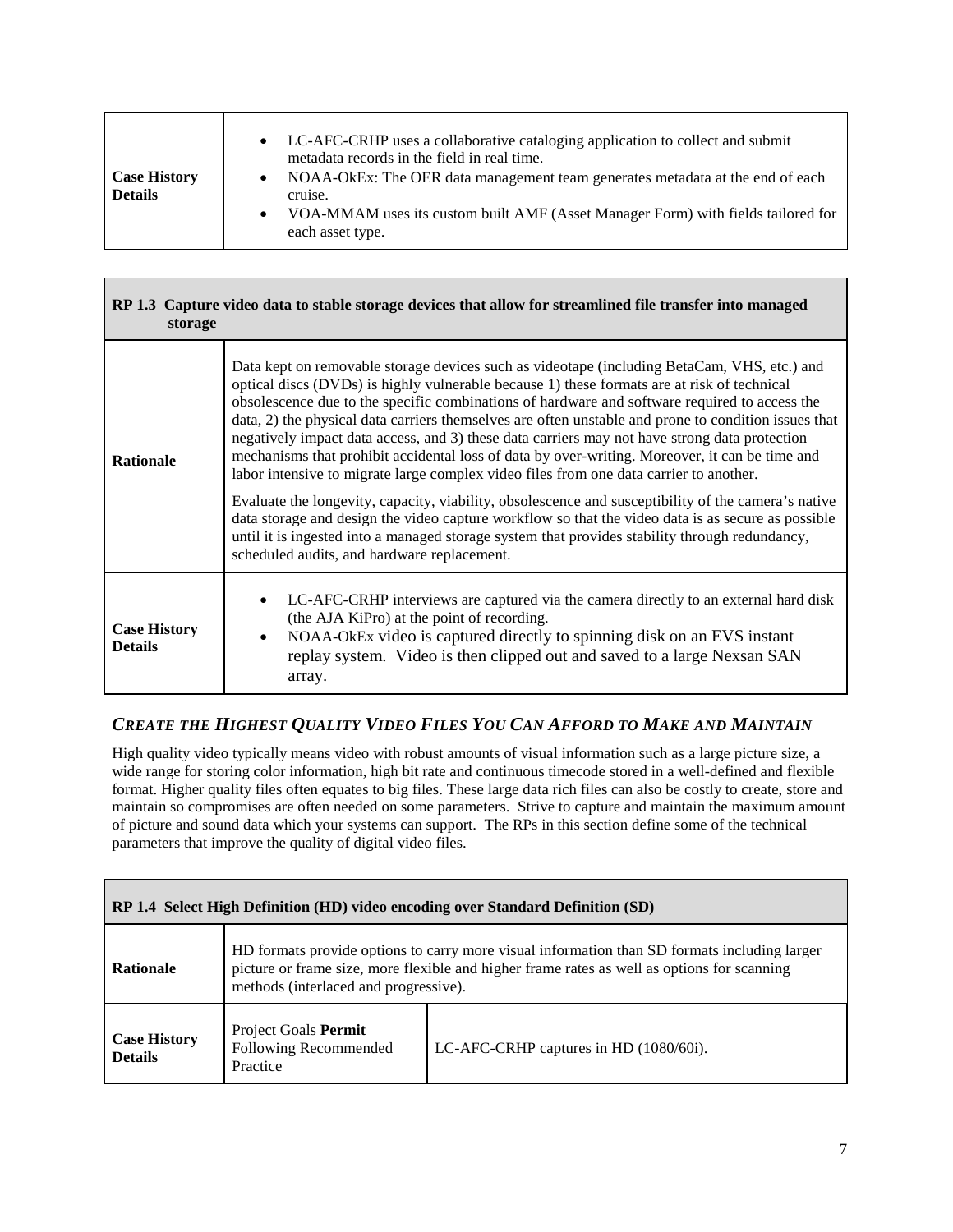| Project Goals Preclude<br>Following Recommended<br>Practice | VOA-MMAM, following the house style, captures in SD.                                                                                                                                                                                                                                                                                                                                                                                                                                                                                                                                                                            |
|-------------------------------------------------------------|---------------------------------------------------------------------------------------------------------------------------------------------------------------------------------------------------------------------------------------------------------------------------------------------------------------------------------------------------------------------------------------------------------------------------------------------------------------------------------------------------------------------------------------------------------------------------------------------------------------------------------|
| <b>Note</b>                                                 | LC-WebArch-YouTube has an interesting perspective on this<br>Recommended Practice which is worth mentioning even though<br>the LC-WebArch-YouTube case study does not address file<br>creation: Currently the LC Web Archiving Team has opted to<br>collect the high definition version of nominated YouTube<br>videos. However, given the volume of video content that the<br>LC Web Archiving Team collects and the storage/processing<br>limitations that they face, there is an argument to be made for<br>why a sizeable Web Archive would specifically choose not to<br>pursue HD quality when an SD option is available. |

<span id="page-7-0"></span>

| RP 1.5 Select larger picture sizes over smaller picture sizes |                                                                                                                                                                                                                                                                                                                   |                                                      |
|---------------------------------------------------------------|-------------------------------------------------------------------------------------------------------------------------------------------------------------------------------------------------------------------------------------------------------------------------------------------------------------------|------------------------------------------------------|
| <b>Rationale</b>                                              | Larger picture sizes or frame sizes have more lines in the vertical and more pixels in the<br>horizontal display resolution to carry detailed visual information. The more lines per frame, the<br>higher the vertical image resolution. The more pixels per line, the higher the horizontal image<br>resolution. |                                                      |
| <b>Case History</b><br><b>Details</b>                         | Project Goals Permit<br>Following Recommended<br>Practice                                                                                                                                                                                                                                                         | LC-AFC-CRHP and NOAA-OkEx use 1920 x 1080.           |
|                                                               | Project Goals Preclude<br>Following Recommended<br>Practice                                                                                                                                                                                                                                                       | VOA-MMAM, following the house style, uses 720 x 480. |

<span id="page-7-1"></span>

| RP 1.6 Select higher bit rates over lower bit rates |                                                                                                                                                                                                                                                                                                                                                                                               |  |
|-----------------------------------------------------|-----------------------------------------------------------------------------------------------------------------------------------------------------------------------------------------------------------------------------------------------------------------------------------------------------------------------------------------------------------------------------------------------|--|
| <b>Rationale</b>                                    | Higher bit rates, the number of bits that are conveyed or processed per unit of time and often<br>expressed in kilobits per second (kbit/s or kbps, 10 to the third power), megabits per second<br>(Mbit/s or Mbps, 10 to the sixth power), or gigabits per second, allow for the capture of more<br>information and higher spatial resolution. Higher bit rates result in larger file sizes. |  |
| <b>Example</b>                                      | 50 Mbps is preferred over 8 Mbps.                                                                                                                                                                                                                                                                                                                                                             |  |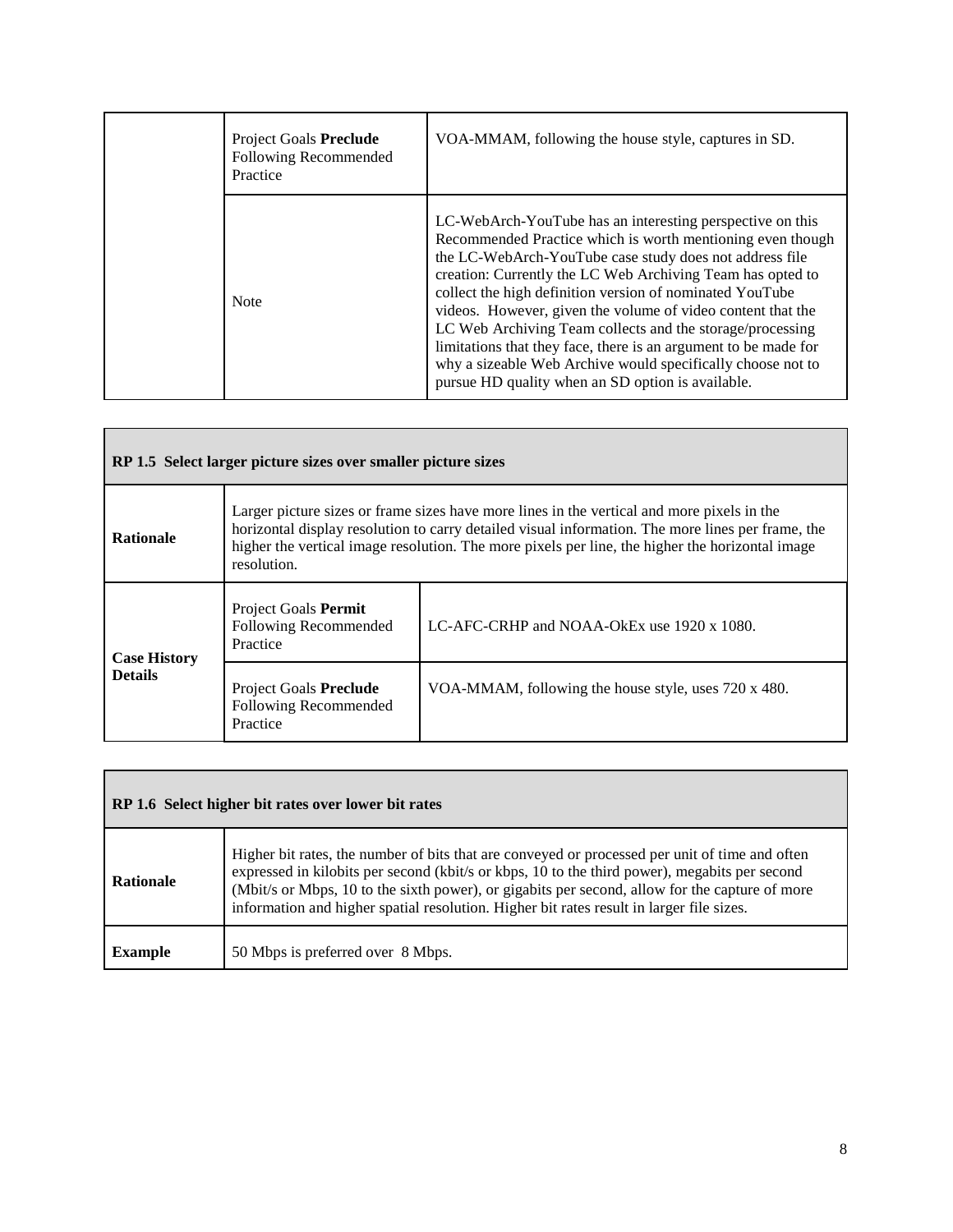| <b>Case History</b><br><b>Details</b> | Project Goals Permit<br>Following Recommended<br>Practice          | LC-AFC-CRHP data rates almost uniformly achieve 220<br>$\bullet$<br>Mbps for each segment or video file.<br>NOAA-OkEx video is captured at 145 Mbps in ProRes<br>$\bullet$<br>422. The ProRes family <sup>2</sup> includes a higher bit rate<br>codec, ProRes 422 HQ, as well as lower bit rate codecs<br>in ProRes LT and ProRes Proxy. ProRes 422 and its 145<br>Mbps target bit rate meets the need for gathering the<br>highest quality video in limited storage. |
|---------------------------------------|--------------------------------------------------------------------|-----------------------------------------------------------------------------------------------------------------------------------------------------------------------------------------------------------------------------------------------------------------------------------------------------------------------------------------------------------------------------------------------------------------------------------------------------------------------|
|                                       | <b>Project Goals Preclude</b><br>Following Recommended<br>Practice | VOA-MMAM's internal house standard is 25 Mbps, which meets<br>VOA-MMAM's business needs and is supported by essential<br>internal VOA-MMAM systems.                                                                                                                                                                                                                                                                                                                   |

<span id="page-8-0"></span>

| RP 1.7 Select higher bit depths over lower bit depths |                                                                                                                                                                                                                                                                                                                                                                                                                                                                                                                                                                                                                                                                                                                                                                                                                      |  |
|-------------------------------------------------------|----------------------------------------------------------------------------------------------------------------------------------------------------------------------------------------------------------------------------------------------------------------------------------------------------------------------------------------------------------------------------------------------------------------------------------------------------------------------------------------------------------------------------------------------------------------------------------------------------------------------------------------------------------------------------------------------------------------------------------------------------------------------------------------------------------------------|--|
| <b>Rationale</b>                                      | The number of bits used per sample determines how much intensity variation is possible within<br>the signal. In 8-bit video, shades of gray or a color is represented on through an active range of<br>16 (darkest value) to 235 (white/lightest value). This active range extends from 64 to 940 for 10-<br>bit video and 264 to 3760 for 12-bit video. Values outside the active range $(1-15 \text{ and } 236-254 \text{)}$<br>for 8-bit video, 1-63 and 941-1023 for 10-bit video and 0-263 and 3761-4096 for 12-bit video)<br>are retained for special functions. The key element is that higher bit depths permit a wider range<br>of possible gradations which means much more subtle variations in intensity can be recorded.                                                                                |  |
|                                                       | Higher bit depths allow for the capture of more color information per pixel, but result in larger<br>file sizes. Lower bit depths can contribute to exhibit banding in saturated colors but they may be<br>an acceptable choice if there's limited color saturation or effects.                                                                                                                                                                                                                                                                                                                                                                                                                                                                                                                                      |  |
|                                                       | Many digitizing systems offer the option of recording either 8 or 10 bits per sample. FADGI<br>generally encourages the use of 10-bit sampling for the sake of higher image quality. Some<br>archives use 8-bit sampling for certain classes of material in order to keep file sizes low.<br>However, with 8-bit sampling, there is greater risk that imagery will show abrupt changes<br>between shades of the same color. Image elements that feature natural gradients like blue skies or<br>areas of (seemingly) solid tonality can show what is called banding or contouring. In these cases,<br>not every change in the continuous gradient can be shown because there are insufficient bits to<br>represent all of the shades. The risk of banding is reduced by increasing the number of bits per<br>sample. |  |
| <b>Example</b>                                        | 10 bits per sample is preferred over 8 bits per sample.                                                                                                                                                                                                                                                                                                                                                                                                                                                                                                                                                                                                                                                                                                                                                              |  |
| <b>Case History</b><br><b>Details</b>                 | LC-AFC-CRHP uses 10-bit.<br>LC-NAVCC-VEF currently uses 10-bit for video because this matches the<br>$\bullet$<br>specifications laid out for serial digital interface as defined by SMPTE starting with ST<br>259M (although NAVCC is preparing to accommodate native bit depths beyond 10-bit).<br>Additionally, 10-bit encoding is preferred over 8-bit as a harmonization encoding so<br>that decoder software writers do not have to accommodate both.                                                                                                                                                                                                                                                                                                                                                          |  |

 $\overline{a}$ 

Г

<span id="page-8-1"></span><sup>2</sup> <http://www.digitalpreservation.gov/formats/fdd/fdd000389.shtml>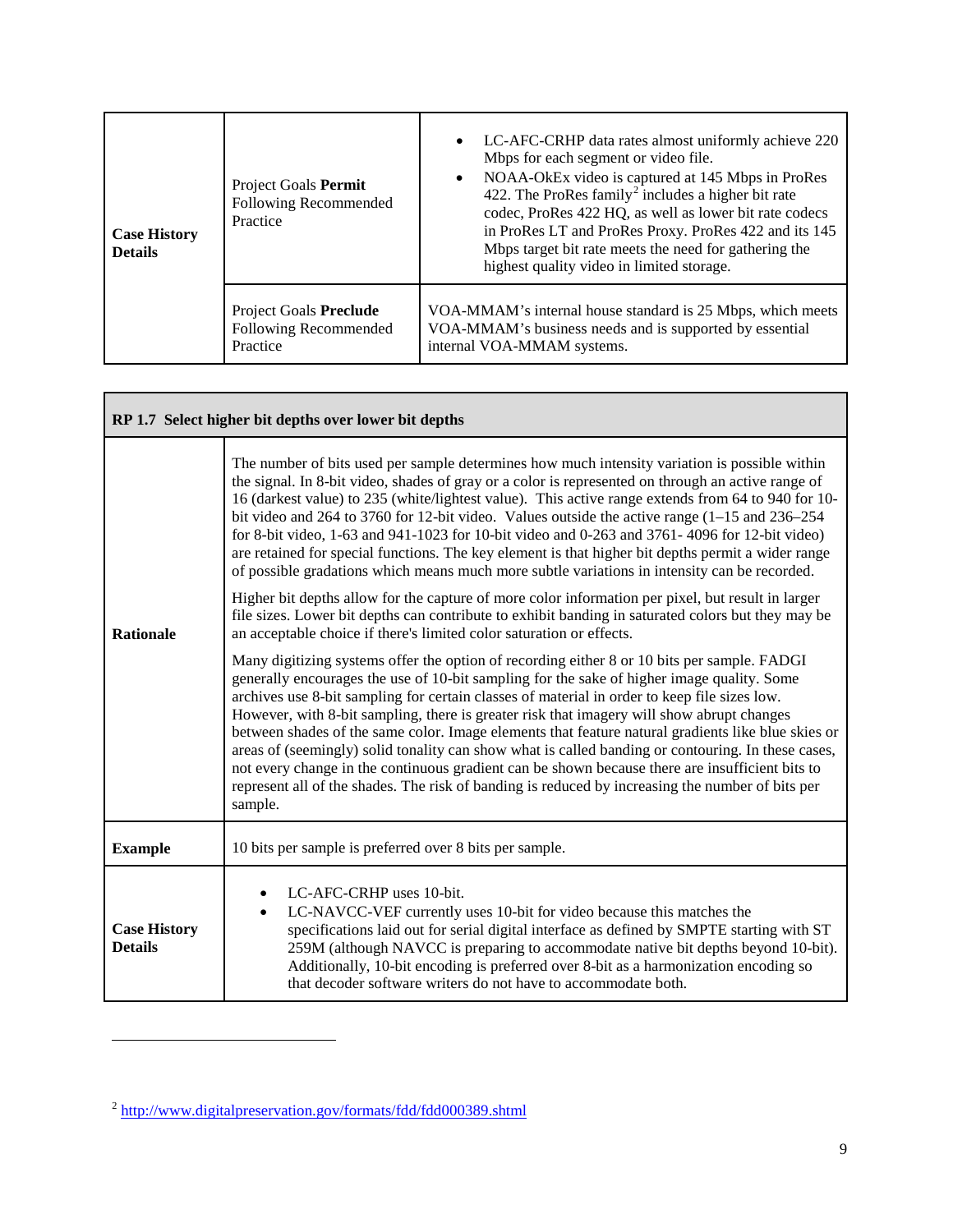<span id="page-9-0"></span>

| RP 1.8 Use higher chroma subsampling ratios rather than lower |                                                                                                                                                                                                                                                                                                                                                                                                                                                                                                                                                                                                                                                                                                     |                                                                                                                                    |
|---------------------------------------------------------------|-----------------------------------------------------------------------------------------------------------------------------------------------------------------------------------------------------------------------------------------------------------------------------------------------------------------------------------------------------------------------------------------------------------------------------------------------------------------------------------------------------------------------------------------------------------------------------------------------------------------------------------------------------------------------------------------------------|------------------------------------------------------------------------------------------------------------------------------------|
| <b>Rationale</b>                                              | The signal representation of color in video is called chrominance, or chroma for short. Chroma<br>subsampling describes the use of lower spatial and/or temporal sampling frequencies for color<br>information than for brightness (luma) information. Chroma subsampling (or color compression)<br>is rather common due to the fact that the eye is less sensitive to color detail than to brightness<br>detail. However, while chroma subsampling results in reduced file sizes, color detail and<br>reproduction are also permanently reduced.                                                                                                                                                   |                                                                                                                                    |
|                                                               | The widely-used 4:2:2 subsampling provides higher image quality than 4:2:0 and 4:1:1 options.<br>In addition to inherently better initial image quality, 4:2:2 also provides benefits if material is<br>reformatted over time, in what professional broadcasters sometimes call a <i>cascading</i> scenario. A<br>cascade may be encountered in a chain of connected broadcast elements with the same risks of<br>quality loss as in a cascade over time. The 4:4:4 ratio offers even higher quality but practical<br>considerations in terms of available equipment and interfaces generally preclude its use in video<br>reformatting. The use of 4:4:4 also produces significantly larger files. |                                                                                                                                    |
| <b>Example</b>                                                | 4:2:2 is preferred over 4:2:0 and 4:2:0 is preferred over $4:1:1$ .                                                                                                                                                                                                                                                                                                                                                                                                                                                                                                                                                                                                                                 |                                                                                                                                    |
| <b>Case History</b><br><b>Details</b>                         | Project Goals Permit<br>Following Recommended<br>Practice                                                                                                                                                                                                                                                                                                                                                                                                                                                                                                                                                                                                                                           | LC-AFC-CRHP and NOAA-OkEx projects capture in 4:2:2<br>which is supported by ProRes.                                               |
|                                                               | <b>Project Goals Preclude</b><br>Following Recommended<br>Practice                                                                                                                                                                                                                                                                                                                                                                                                                                                                                                                                                                                                                                  | VOA-MMAM's internal house standard is 4:1:1 which meets<br>VOA's business needs and is supported by essential internal<br>systems. |

<span id="page-9-1"></span>

| RP 1.9 Generate a high integrity and continuous master timecode |                                                                                                                                                                                                                                                                                                 |  |
|-----------------------------------------------------------------|-------------------------------------------------------------------------------------------------------------------------------------------------------------------------------------------------------------------------------------------------------------------------------------------------|--|
| <b>Rationale</b>                                                | Timecode values are important to the provenance and discovery of the video object. Some files<br>may contain more than one timecode stream. At a minimum, capture a continuous master<br>timecode stream to serve as the canonical point of reference for all timecode-dependent<br>activities. |  |
|                                                                 | If a time-of-day time code is required, it is strongly advised that you capture a continuous<br>timecode stream as well.                                                                                                                                                                        |  |
| <b>Case History</b><br><b>Details</b>                           | LC-AFC-CRHP creates SMPTE timecode.<br>NOAA-OkEx: Captured video uses SMPTE timecode (Control Clock set to UTC).<br>٠                                                                                                                                                                           |  |

٦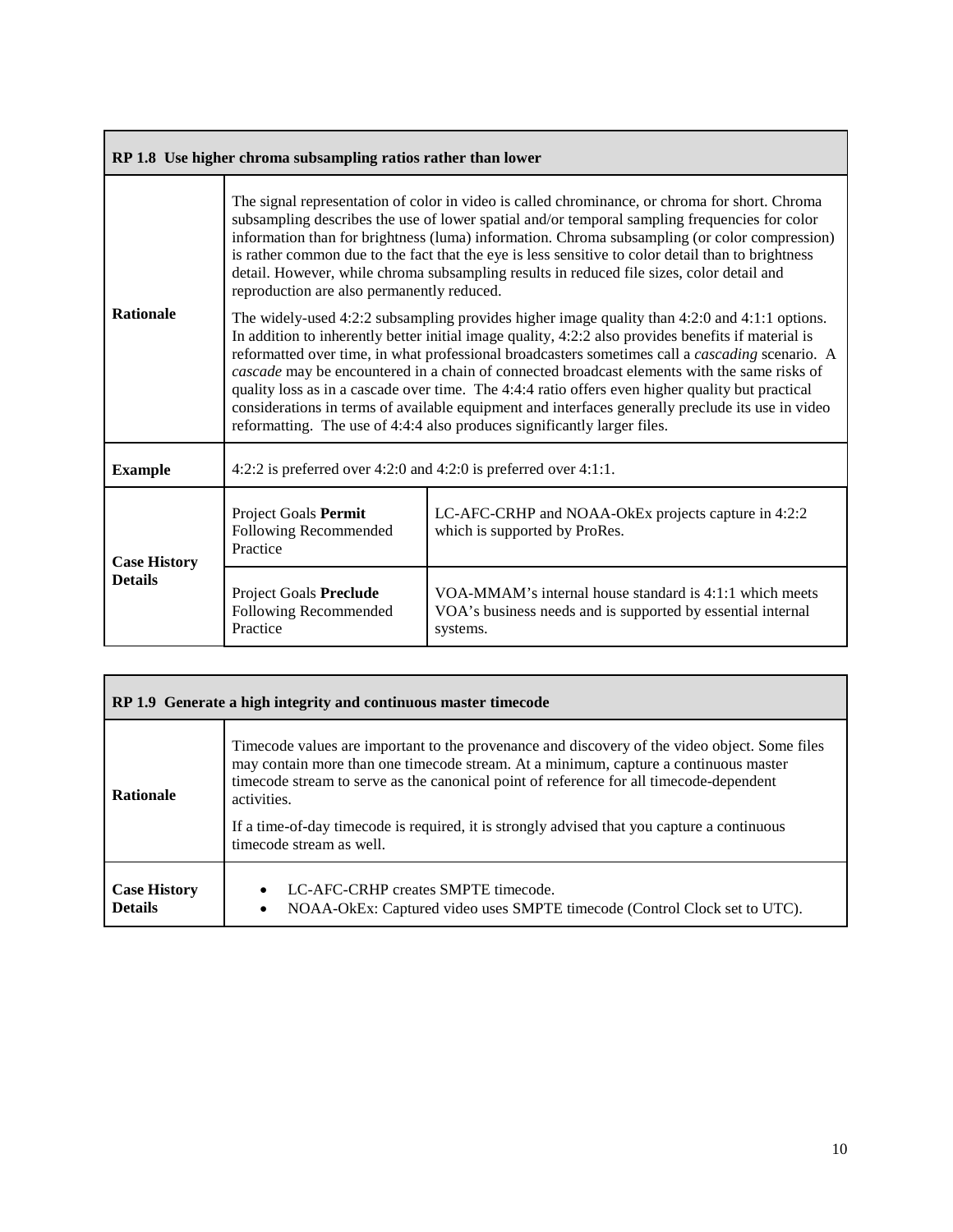<span id="page-10-0"></span>

| RP 1.10 Stay within the range of common frame rates of 24-30 frames per second (fps) |                                                                                                                                                                                                                                                                                                                                                                                                                              |
|--------------------------------------------------------------------------------------|------------------------------------------------------------------------------------------------------------------------------------------------------------------------------------------------------------------------------------------------------------------------------------------------------------------------------------------------------------------------------------------------------------------------------|
| <b>Rationale</b>                                                                     | Frame rates within the usual range of 24-30 frames per second are appropriate for non-theatrical<br>productions. Higher frame rates, such as 48, 60 fps and more, may result in smoother transitions<br>for high movement shots but will also significantly increase the file size. It is unlikely at this<br>point that these higher frame rates would be helpful or necessary for non-theatrical, non-<br>broadcast files. |
| <b>Case History</b><br><b>Details</b>                                                | LC-AFC-CRHP, NOAA-OkEx and VOA-MMAM projects all use 29.97 fps.                                                                                                                                                                                                                                                                                                                                                              |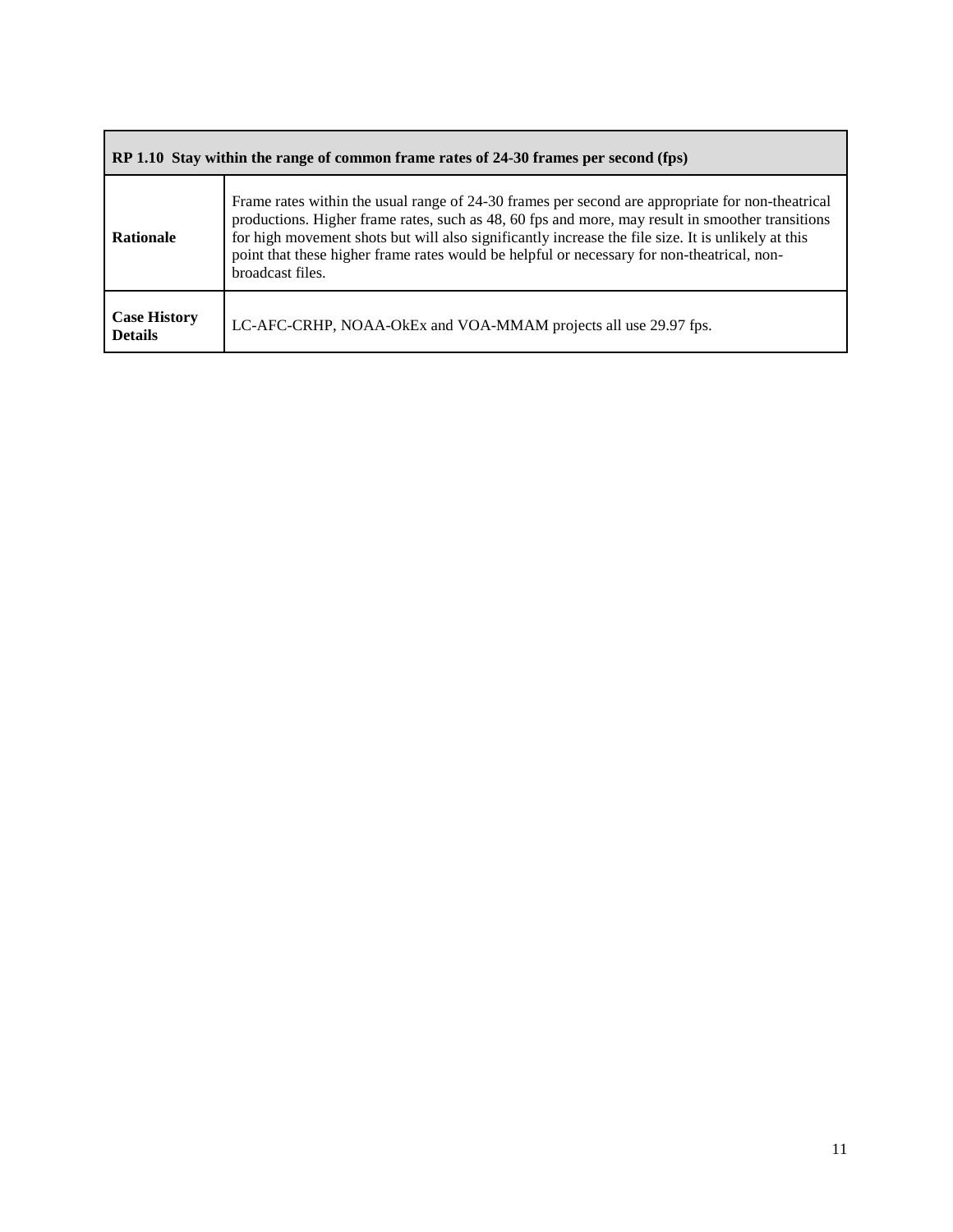### <span id="page-11-0"></span>**PART 2. ADVICE FOR FILE ARCHIVISTS**

Advice for File Archivists seeks to provide guidance about video-specific issues which come into play when ingesting the files into a managed storage repository. These Recommended Practices are aimed at digital preservationists including archivists, librarians, digital asset managers, and other staff within cultural heritage institutions that receive born digital video from creators and inherit the responsibility of describing, preserving, and providing access to those files. The goal of these Recommended Practices is to provide guidance about video-specific issues that come into play when ingesting the files into a managed storage repository. These include retaining essential camera-created data and making changes to acquired files (e.g., migrate or normalize file formats). The Recommended Practices offer recommendations on safe storage practices, choosing sustainable formats, embedding metadata, and configuring workflows for systems interoperability to allow File Archivists to plan for future migration and support.

#### <span id="page-11-1"></span>*DOCUMENT PROVENANCE AND RELATIONSHIPS*

One of the most important functions of archival repositories is to document their holdings. The RPs in this section highlight the importance of documenting the context and provenance of the digital video file, including its technical structure, history of change actions and relationships to other objects.

<span id="page-11-2"></span>

| RP 2.1 Document the original order, especially camera-created file structures |                                                                                                                                                                                                                                                                                                                                                                                                                                                                |  |
|-------------------------------------------------------------------------------|----------------------------------------------------------------------------------------------------------------------------------------------------------------------------------------------------------------------------------------------------------------------------------------------------------------------------------------------------------------------------------------------------------------------------------------------------------------|--|
| <b>Rationale</b>                                                              | In some collections, the original order provides essential information about the individual files<br>and the relationships among files. This especially is relevant for nested folder structures created<br>by the camera/capture device which contain the video files. l. While it may not be possible to<br>retain the original order in a processing or repository environment, it's important to harvest and<br>retain metadata about these relationships. |  |
| <b>Case History</b><br><b>Details</b>                                         | SIA-DVD follows the VOB order when creating a MPEG-2 access file.<br>$\bullet$<br>SI-DAMS: NAA archivists using the DAMS have created a folder structure to replace<br>(not entirely replicate) the original file directory structure from within the SI-DAMS<br>interface and files will be placed in this structure for easy retrieval and to retain original<br>order.                                                                                      |  |

<span id="page-11-3"></span>

| RP 2.2 Document relationships between the video object and other files, such as closed captions, scripts,<br>location notes and other supplemental material |                                                                                                                                                                                                                                                                                                |
|-------------------------------------------------------------------------------------------------------------------------------------------------------------|------------------------------------------------------------------------------------------------------------------------------------------------------------------------------------------------------------------------------------------------------------------------------------------------|
| <b>Rationale</b>                                                                                                                                            | Born digital video files are often accompanied by supplemental material such as closed captions,<br>scripts, and location notes. Some, including the closed captions, are closely tied to the timeline of<br>the video object and need to be closely aligned.                                  |
| <b>Case History</b><br><b>Details</b>                                                                                                                       | The SI-DAMS allows for relating files to each other (effectively linking records together in the<br>database). The files are linked to each other with parent-child links (derivatives, text files, etc.),<br>and relate-to links (in the event there are multiple video files for one shoot). |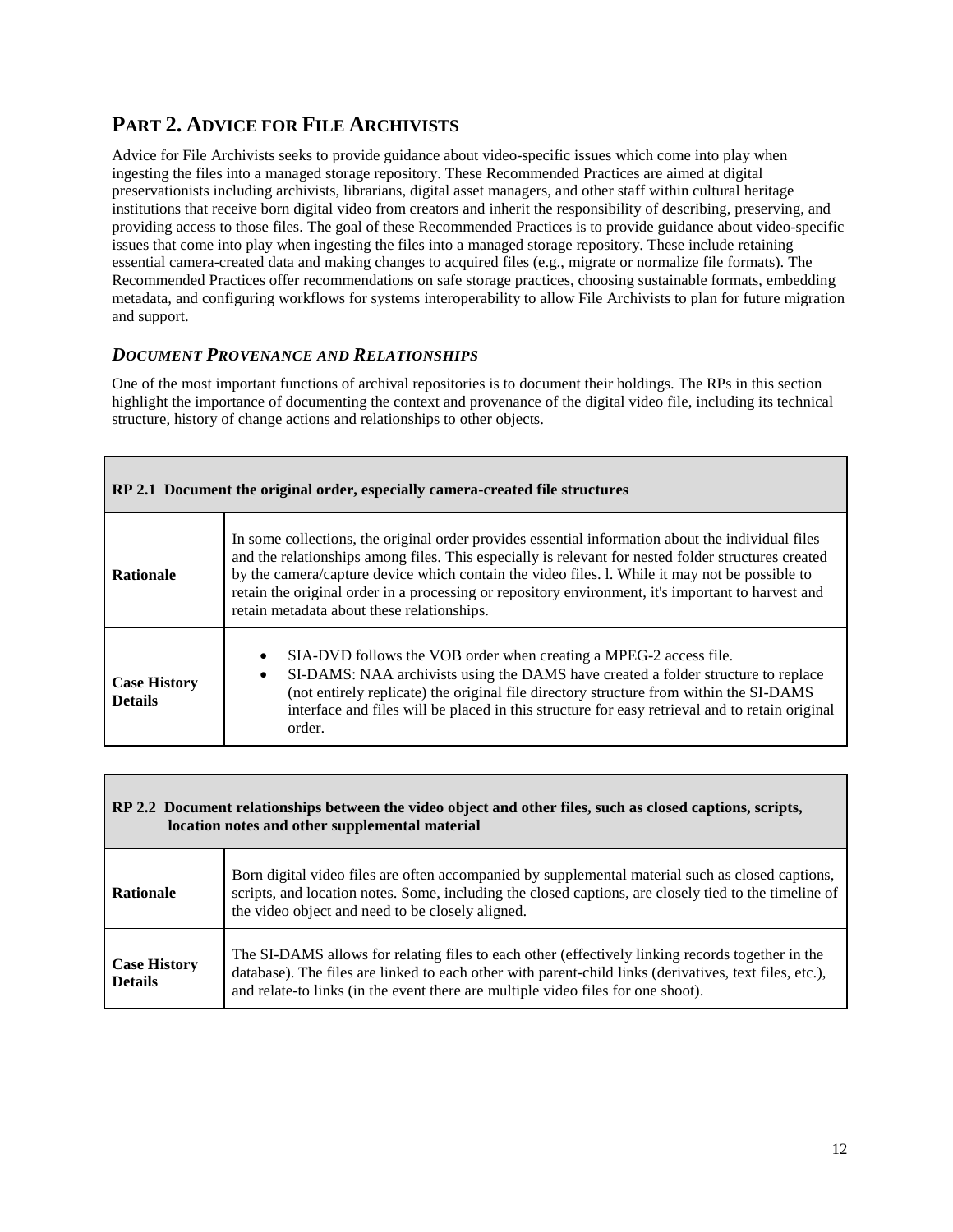<span id="page-12-0"></span>

| RP 2.3 Identify the file characteristics at the most granular level possible, including the wrapper and video<br>stream encoding |                                                                                                                                                                                                                                                                                                                                                                                                                                            |  |
|----------------------------------------------------------------------------------------------------------------------------------|--------------------------------------------------------------------------------------------------------------------------------------------------------------------------------------------------------------------------------------------------------------------------------------------------------------------------------------------------------------------------------------------------------------------------------------------|--|
| <b>Rationale</b>                                                                                                                 | Just knowing the file extension (e.g. *.mov) is not enough, especially for digital video objects<br>because they contain a mix of audio and video essence encodings, technical and embedded<br>metadata and other data structures all contained within a wrapper. File identification tools can<br>also aid in discoverability when evaluating stability of codecs and wrappers for migration and<br>normalization planning.               |  |
|                                                                                                                                  | FOURCC (four character) codes may be helpful in accurately identifying video codecs. A<br>FOURCC code is a sequence of four bytes, usually four concatenated ASCII characters, used to<br>uniquely identify data formats. For example, the FOURCC code for YUY2 video is 'YUY2'. The<br>FOURCC codes can be used efficiently in program code as integers as well as providing human<br>reading cues in binary data streams when inspected. |  |
| <b>Example</b>                                                                                                                   | Example tools: FITS, JHOVE, MediaInfo. See Resource Guide.<br>Example characteristics: Wrapper, encoding, audio bit rate, video bit rate, frame rate, chroma<br>subsampling, etc.                                                                                                                                                                                                                                                          |  |
| <b>Case History</b><br><b>Details</b>                                                                                            | LC-AFC-CRHP, LC-NAVCC-VEF, NARA-BRCC, SIA-DVD and SI-DAMS all use various<br>format identification tools.                                                                                                                                                                                                                                                                                                                                  |  |

#### <span id="page-12-1"></span>*UNDERSTAND THE IMPACTS OF CHANGING THE TECHNICAL CHARACTERISTICS*

Г

Business needs, "house rules," technical infrastructure or staff can require that files be transcoded (change the encoding) and/or transwrapped (change the wrapper or container) to facilitate normalization or format migration for long term archiving or access. It's essential in an archival environment to understand why changes to the technical characteristics of the file are needed and the impacts of these changes on the data. Equally as important is to document all the changes to order to document provenance.

<span id="page-12-2"></span>

| RP 2.4 Develop selection criteria based on business needs to inform decisions on what files and/or formats to<br>keep, especially if the same content is submitted in multiple video files |                                                                                                                                                                                                                                                                                                                                                                                                                                                                                                                                                                                                                  |                                                                                                                                                                                                                         |
|--------------------------------------------------------------------------------------------------------------------------------------------------------------------------------------------|------------------------------------------------------------------------------------------------------------------------------------------------------------------------------------------------------------------------------------------------------------------------------------------------------------------------------------------------------------------------------------------------------------------------------------------------------------------------------------------------------------------------------------------------------------------------------------------------------------------|-------------------------------------------------------------------------------------------------------------------------------------------------------------------------------------------------------------------------|
| <b>Rationale</b>                                                                                                                                                                           | Archival repositories may get the same content in different video formats. A common set for one<br>title might be a high quality archival master, a digital intermediate or proxy and multiple system-<br>specific access copies. Some archives may choose to keep all variations but others may need to<br>make informed curatorial decisions to save on storage space or other restrictions. A good rule of<br>thumb is to keep at least the highest quality, most data rich, file(s). It may not be prudent to keep<br>lower quality viewing copies if they can be regenerated from the higher quality files. |                                                                                                                                                                                                                         |
| <b>Case History</b><br><b>Details</b>                                                                                                                                                      | <b>Project Goals Permit</b><br>Following Recommended<br>Practice                                                                                                                                                                                                                                                                                                                                                                                                                                                                                                                                                 | SI-DAMS retains the original, master files MXF video files as<br>well as the derivative MOV files (the latter for easy retrieval by<br>the producers). Other files including F4V, XML, CIF and SIF<br>are not retained. |
|                                                                                                                                                                                            | Project Goals Preclude<br>Following Recommended                                                                                                                                                                                                                                                                                                                                                                                                                                                                                                                                                                  | As demonstrated in the LC-WebArch-YouTube Case History,<br>the practice of following strict and comprehensive format and                                                                                                |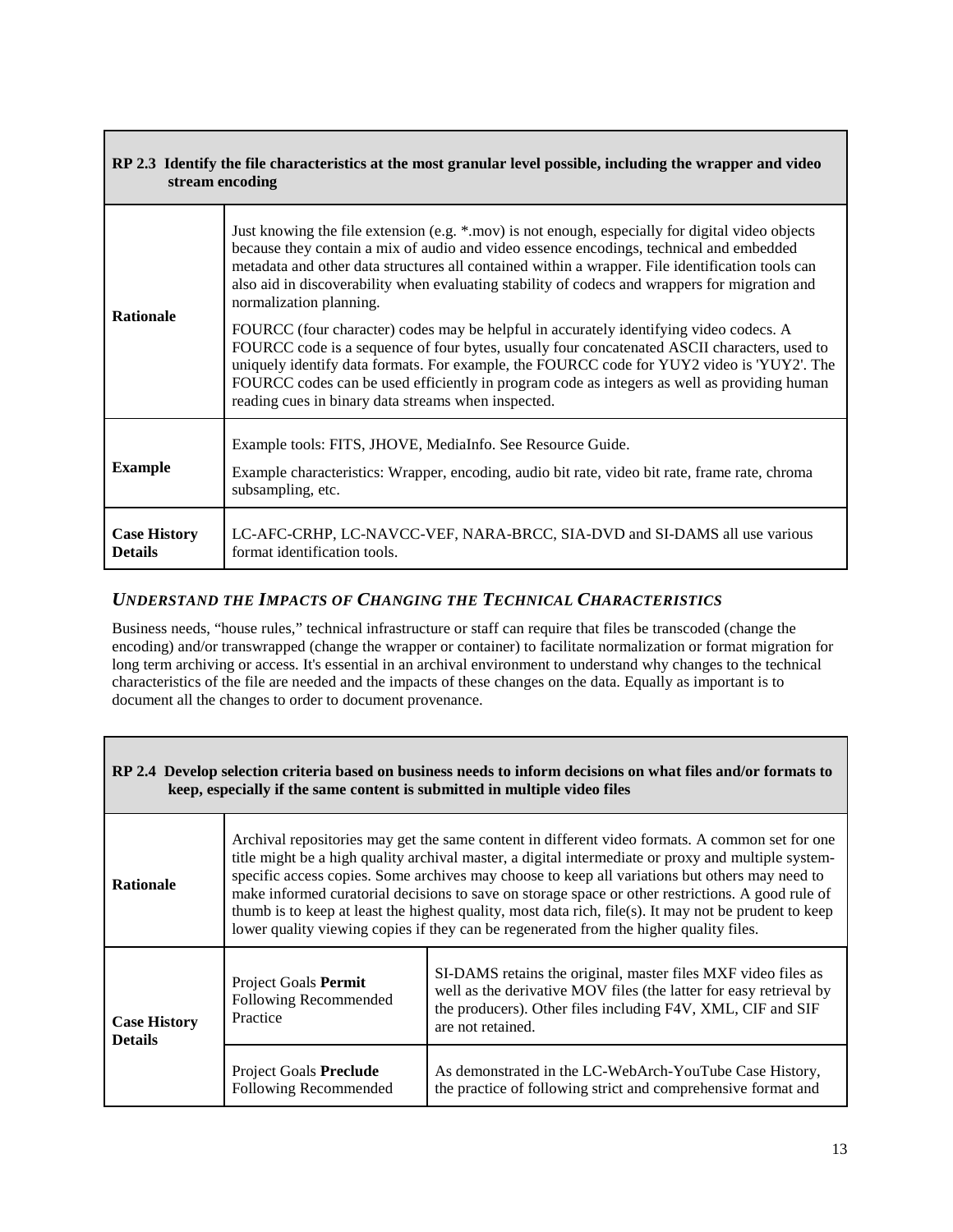| Practice | file quality selection is generally counterintuitive given the<br>context of web archiving. Selection criteria for web archiving<br>activities focuses on content, and the nature of the internet<br>implies that we will encounter, and must embrace, a broad<br>diversity of formats. |
|----------|-----------------------------------------------------------------------------------------------------------------------------------------------------------------------------------------------------------------------------------------------------------------------------------------|
|----------|-----------------------------------------------------------------------------------------------------------------------------------------------------------------------------------------------------------------------------------------------------------------------------------------|

Г

<span id="page-13-0"></span>

| RP 2.5 Determine and document criteria for when (if ever) it is appropriate to change the video file's<br>technical properties (including normalization) |                                                                                                                                                                                                                                                                                                                                                                                                                                                                                                                                                                                                                                                                                                                                                                   |  |
|----------------------------------------------------------------------------------------------------------------------------------------------------------|-------------------------------------------------------------------------------------------------------------------------------------------------------------------------------------------------------------------------------------------------------------------------------------------------------------------------------------------------------------------------------------------------------------------------------------------------------------------------------------------------------------------------------------------------------------------------------------------------------------------------------------------------------------------------------------------------------------------------------------------------------------------|--|
| <b>Rationale</b>                                                                                                                                         | Consider whether or not a need for transcoding the original format exists, including: is the file<br>proprietary, unsupported format? Is the strategy at your archive to normalize media files to one<br>or more specific sets of characteristics? Is the file "at risk" in its current form? Can you isolate<br>the risk to the encoding or wrapper so you know that you need to transcode, transwrap or both?<br>While it may not be possible to create hard and fast rules, documented the criteria will be helpful<br>in the decision-making process to help assure consistency and continuity.                                                                                                                                                               |  |
| <b>Example</b>                                                                                                                                           | The NDSA "Levels of Preservation" may be useful in developing these criteria. See Resource<br>Guide.                                                                                                                                                                                                                                                                                                                                                                                                                                                                                                                                                                                                                                                              |  |
| <b>Case History</b><br><b>Details</b>                                                                                                                    | NARA-BRCC and LC-NAVCC-VEF case histories detail the rationale for normalizing<br>file types.<br>SI DAMS: Upon ingest, a preview copy of each file is made with the DAMS<br>$\bullet$<br>transcoders. Only major formats are supported, allowing us to target and troubleshoot<br>proprietary and/or obsolete formats, and then make decisions about moving forward<br>with them. Files in this case study are supported files and can be ingested to the DAMS<br>with preview files made. We do not normalize and we do not currently migrate at the<br>point of acquisition/ingest.<br>SIA-DVD case history documents the rationale for extracting video files off DVDs<br>$\bullet$<br>because it's not a long-term storage option for preservation or access. |  |

<span id="page-13-1"></span>

| RP 2.6 Retain the original video file as submitted if transcoding, normalizing or otherwise changing the video<br>stream to meet business needs |                                                                                                                                                                                                                                                                                                                                                                                                                                                   |
|-------------------------------------------------------------------------------------------------------------------------------------------------|---------------------------------------------------------------------------------------------------------------------------------------------------------------------------------------------------------------------------------------------------------------------------------------------------------------------------------------------------------------------------------------------------------------------------------------------------|
| <b>Rationale</b>                                                                                                                                | It is sound archival practice to retain digital objects as they were submitted to the archive, even if<br>the archive cannot provide functional access to the file at the current time. This is especially<br>important if the content is transcoded or transwrapped or otherwise altered by necessary<br>processing. Future uses of the file can't be known so it's best to retain the original object for the<br>highest degree of flexibility. |
| <b>Case History</b><br><b>Details</b>                                                                                                           | NARA-BRCC and LC-NAVCC-VEF retain the originals as submitted.<br>$\bullet$<br>SIA-DVD retains the submitted original DVDs and creates ISO preservation masters as<br>٠<br>part of its best practices                                                                                                                                                                                                                                              |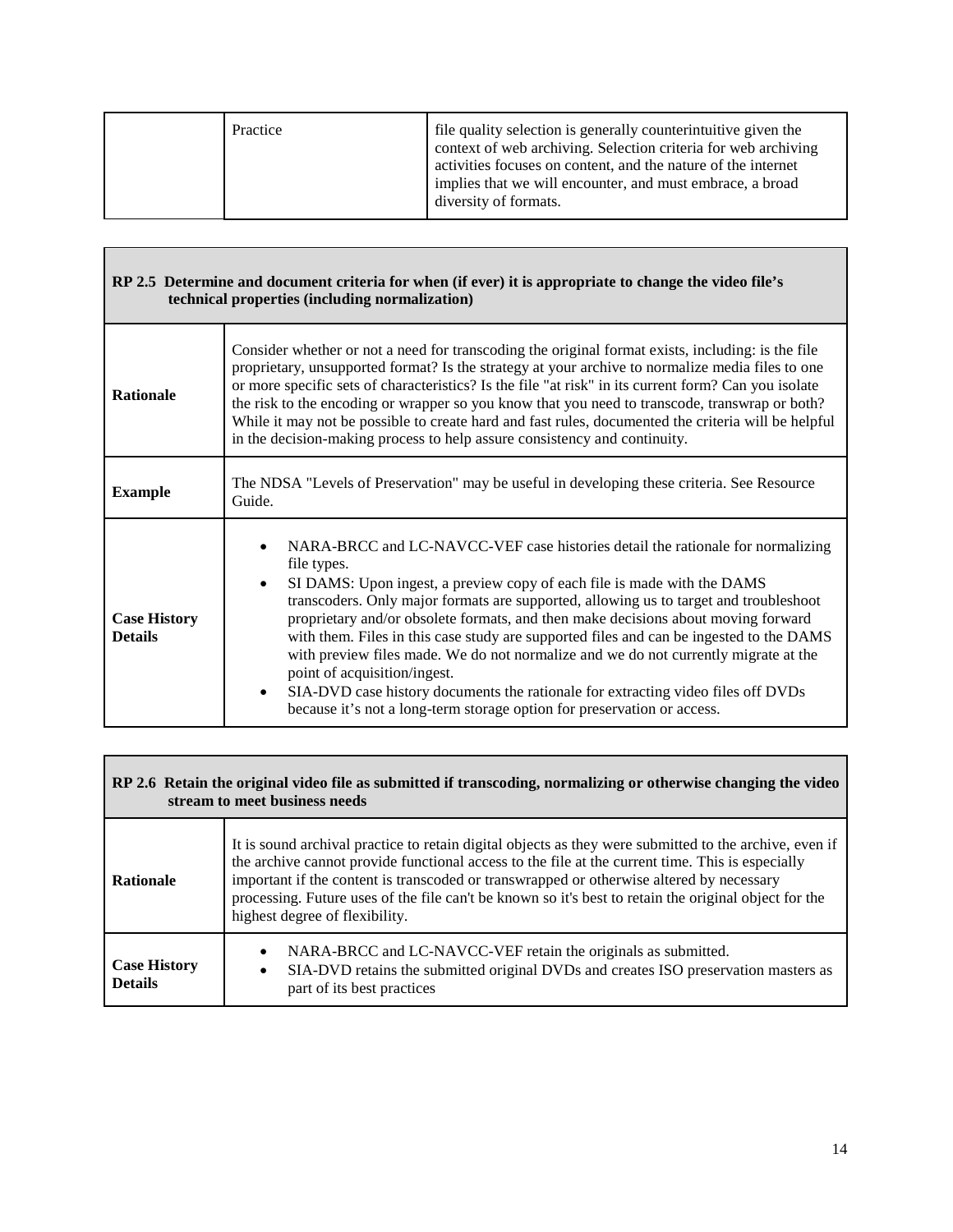## <span id="page-14-0"></span>**RP 2.7 Select appropriate technical characteristics for the video encoding if transcoding, normalizing or otherwise changing the video stream to meet business needs**  $\mathsf{l}$

| <b>Rationale</b>    | Some technical characteristics should migrate unchanged from the original material such as bit<br>depth, chroma sampling, frame rate, and color encoding. For example, creating an HD version of<br>an SD original file might not be appropriate since there's only so much data in the original file. |
|---------------------|--------------------------------------------------------------------------------------------------------------------------------------------------------------------------------------------------------------------------------------------------------------------------------------------------------|
| <b>Case History</b> | NARA-BRCC, LC-NAVCC-VEF and SIA-DVD case histories detail the rationale for selecting                                                                                                                                                                                                                  |
| <b>Details</b>      | file characteristics for normalizing ingested files.                                                                                                                                                                                                                                                   |

 $\overline{\phantom{a}}$ 

<span id="page-14-1"></span>

| RP 2.8 Generate a new high integrity and continuous master timecode, especially if there is no timecode in<br>the original material |                                                                                                                                                                                                                                                                                                                                                                    |
|-------------------------------------------------------------------------------------------------------------------------------------|--------------------------------------------------------------------------------------------------------------------------------------------------------------------------------------------------------------------------------------------------------------------------------------------------------------------------------------------------------------------|
| <b>Rationale</b>                                                                                                                    | Timecode facilitates file-based workflows and search and discovery. Some files may contain<br>more than one timecode stream. At a minimum, create a continuous master timecode stream to<br>serve as the canonical representation of references into the essence for all timeline-dependent<br>activities such as closed captions, scene changes, audio-sync, etc. |
| <b>Case History</b><br><b>Details</b>                                                                                               | LC-NAVCC-VEF plans to create a continuous master timecode as part of the upcoming MXF<br>AS-07 implementation.                                                                                                                                                                                                                                                     |

<span id="page-14-2"></span>

| RP 2.9 Retain original timecode(s) if provided, even if you generate a new high integrity continuous master<br>timecode |                                                                                                                                                                                                                                                                                                                                                                          |  |
|-------------------------------------------------------------------------------------------------------------------------|--------------------------------------------------------------------------------------------------------------------------------------------------------------------------------------------------------------------------------------------------------------------------------------------------------------------------------------------------------------------------|--|
| <b>Rationale</b>                                                                                                        | Timecode values are important to the provenance and discovery of the video object. If timecode<br>values exist in the source file, it's important to retain them for historical and provenance<br>purposes. The selected target format should be able to contain multiple internal timecodes<br>streams or be able to track and refer to timecode data through metadata. |  |
| <b>Case History</b><br><b>Details</b>                                                                                   | SIA-DVD and LC-NAVCC-VEF case history projects retain timecode if present when<br>normalizing files.                                                                                                                                                                                                                                                                     |  |

<span id="page-14-3"></span>

| When migrating archival data from one structure to another, choose workflows and processes<br>that retain all the data from the original file. This might mean keeping uncompressed data                                             | RP 2.10 Retain all the data from the original file if the video file structure is changed |                                                                                                                                                                                                   |  |  |
|--------------------------------------------------------------------------------------------------------------------------------------------------------------------------------------------------------------------------------------|-------------------------------------------------------------------------------------------|---------------------------------------------------------------------------------------------------------------------------------------------------------------------------------------------------|--|--|
| <b>Rationale</b><br>and captions.<br>While it's a generally accepted archival practice to retain the original(s) digital objects as<br>submitted, especially if normalizing or performing other actions that change the structure or |                                                                                           | streams as is, or if business needs require compression, selecting lossless compression over lossy<br>compression. Other important data to maintain might include embedded metadata, timecode(s), |  |  |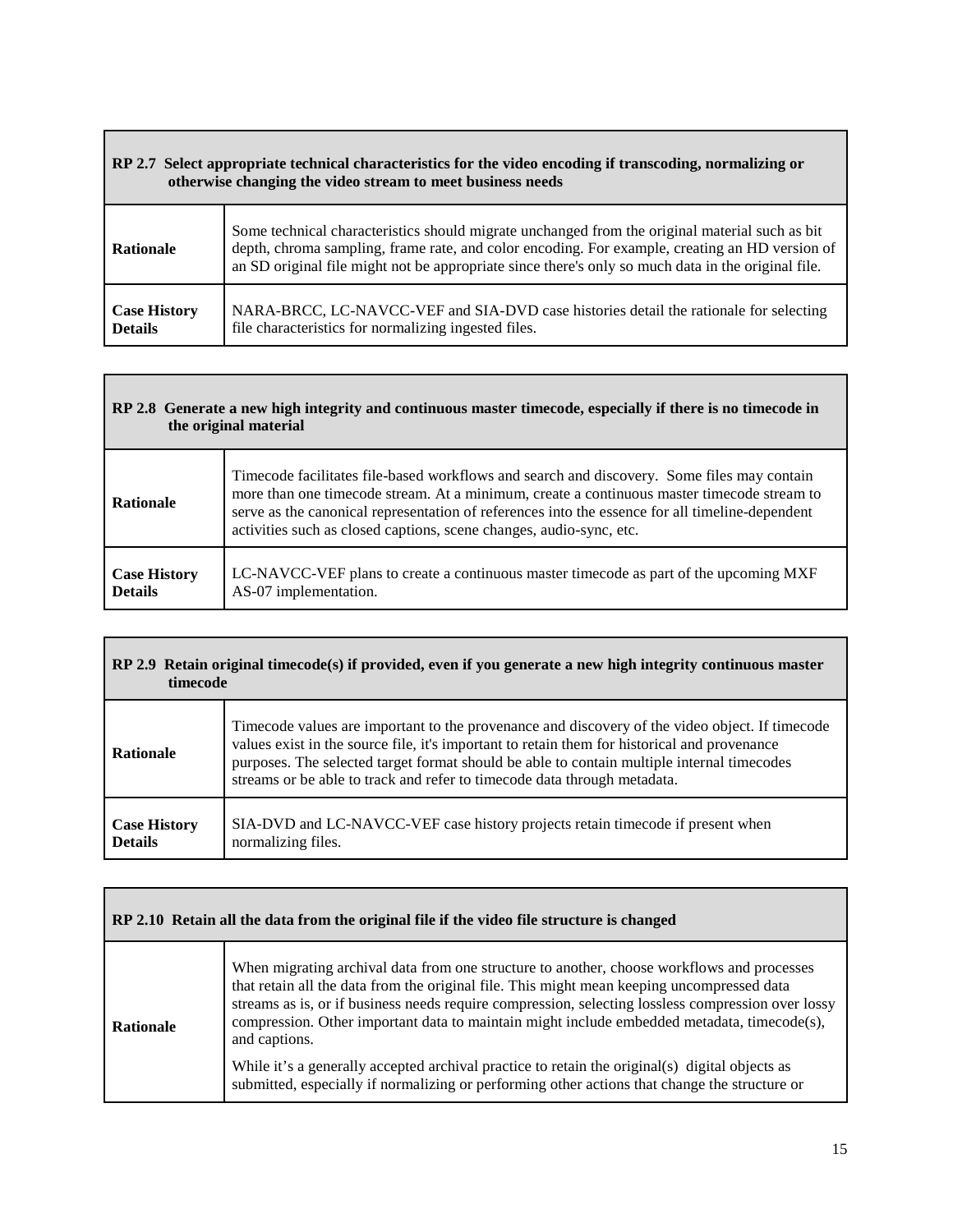|                                       | composition of the archived version of the file, this RP focuses on the data contained within the<br>original digital object, not necessarily the object itself as delivered. |  |
|---------------------------------------|-------------------------------------------------------------------------------------------------------------------------------------------------------------------------------|--|
| <b>Case History</b><br><b>Details</b> | VOA-MMAM case history touches upon associated and embedded data.                                                                                                              |  |

<span id="page-15-0"></span>

| RP 2.11 Retain the original chroma subsampling if the video data is transcoded |                                                                                                                                                                                                                                                                                                                                                                                                                                                                                                                                                                                                                                                                                                                                                                   |  |  |
|--------------------------------------------------------------------------------|-------------------------------------------------------------------------------------------------------------------------------------------------------------------------------------------------------------------------------------------------------------------------------------------------------------------------------------------------------------------------------------------------------------------------------------------------------------------------------------------------------------------------------------------------------------------------------------------------------------------------------------------------------------------------------------------------------------------------------------------------------------------|--|--|
| <b>Rationale</b>                                                               | Chroma subsampling, in which the chroma color components (Cb and Cr) are compressed by<br>sampling them at a lower rate than the luma or brightness $(Y)$ , reduces the color resolution in<br>digital component video signals. Only the colors are compressed, not the luma, because the<br>human eye is more sensitive to brightness than to the color components. This lossy compression,<br>in which the color information is permanently discarded, results in reduces file sizes and is often<br>implemented to accommodate storage and bandwidth limitations.<br>Retain the original chroma subsampling if transcoding is required to meet business needs to<br>avoid permanent data loss via additional compression which can result in visual artifacts. |  |  |
| <b>Case History</b><br><b>Details</b>                                          | LC-NAVCC-VEF retains the native chroma subsampling when it's declared or knowable<br>through metadata extraction.                                                                                                                                                                                                                                                                                                                                                                                                                                                                                                                                                                                                                                                 |  |  |

#### <span id="page-15-1"></span>**RP 2.12 Retain original frame rates if the video data is transcoded, even when they are beyond the standard 24 - 30 fps**

<span id="page-15-2"></span>

| <b>Rationale</b>                      | Higher than typical frame rates (e.g., 46 fps, 60 fps or higher) or even more complex frame rates<br>such as 24 fps per eye for 3D are especially challenging and may be beyond the current<br>capabilities of many archival repositories. Best advice is to retain the original frame rate and not<br>try to normalize to standard frame rates. This may mean, in some cases, less than optimal<br>functionality until other workflow systems catch up with their functionality but it's more<br>important to retain the original "as is" and expect technology to improve than to force a reduction<br>in the information to fit into today's technology limitations. |                                                                                                                                                                              |
|---------------------------------------|-------------------------------------------------------------------------------------------------------------------------------------------------------------------------------------------------------------------------------------------------------------------------------------------------------------------------------------------------------------------------------------------------------------------------------------------------------------------------------------------------------------------------------------------------------------------------------------------------------------------------------------------------------------------------|------------------------------------------------------------------------------------------------------------------------------------------------------------------------------|
| <b>Case History</b><br><b>Details</b> | Project Goals Permit<br>Following<br><b>Recommended Practice</b>                                                                                                                                                                                                                                                                                                                                                                                                                                                                                                                                                                                                        | LC-NAVCC-VEF and SIA-DVD case histories, which deal with<br>format normalization in different environments, retain the native<br>frame rates.                                |
|                                       | Project Goals Preclude<br>Following<br><b>Recommended Practice</b>                                                                                                                                                                                                                                                                                                                                                                                                                                                                                                                                                                                                      | NARA-BRCC project adjusted the original frame rate on one item<br>from 15 fps to a more standard 29.97 and ensured that no unwanted<br>artifacts or changes were introduced. |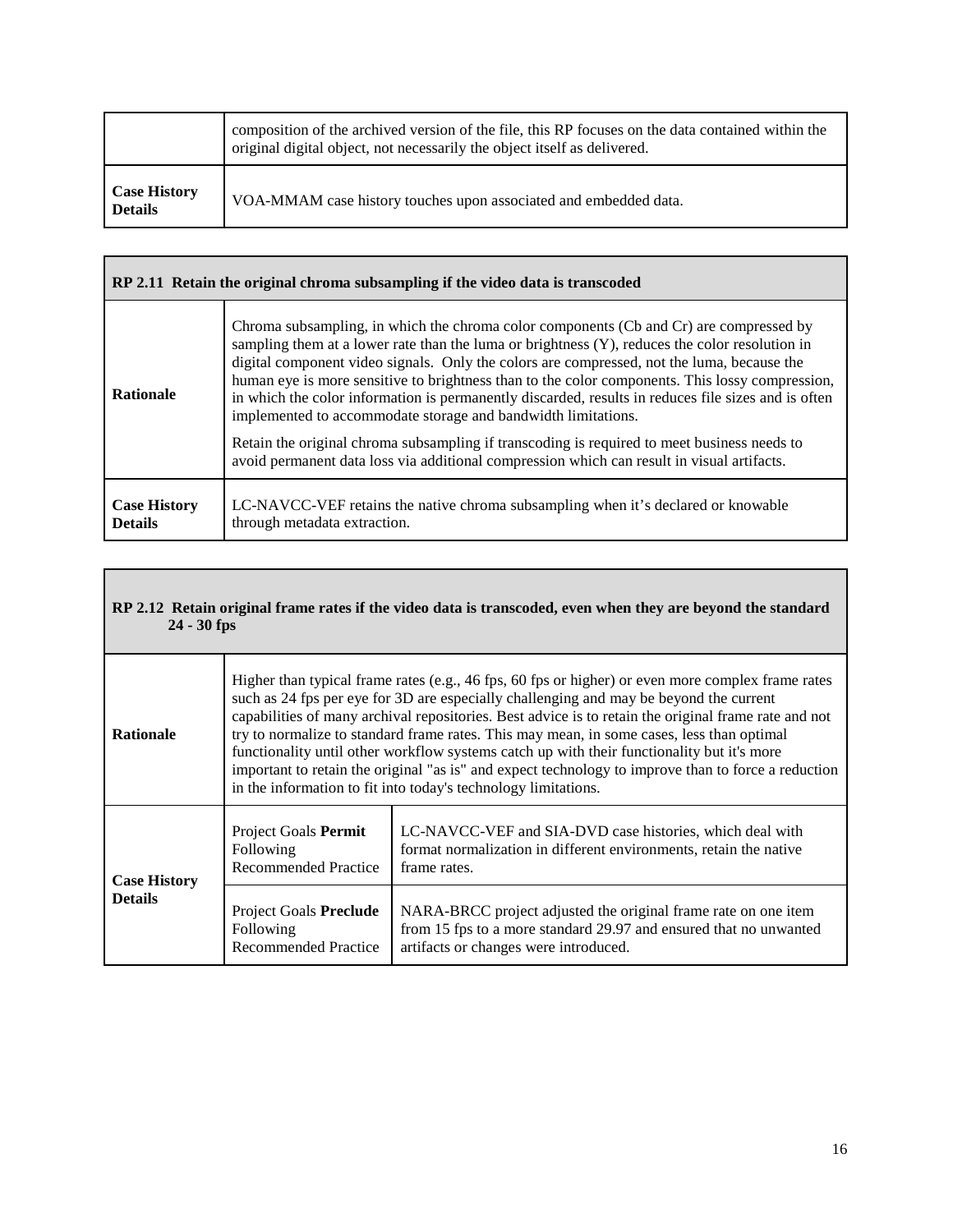### *USE STABLE AND MANAGED DIGITAL STORAGE*

The RPs in this section outline the advantages of stable and managed storage systems in archival repositories.

<span id="page-16-0"></span>

| RP 2.13 Move video files off removable data carriers to stable and managed storage as soon as possible |                                                                                                                                                                                                                                                                                                                                                                                                                                                                                                                                                                                                                                                                                                                                                                                                                                                                                                                                                                                                                                                                                                                                                                                                                                                                                                                                                                                                                                                                                                                                                                                                                                                                                                                                                                                                                                                                                                                      |  |  |
|--------------------------------------------------------------------------------------------------------|----------------------------------------------------------------------------------------------------------------------------------------------------------------------------------------------------------------------------------------------------------------------------------------------------------------------------------------------------------------------------------------------------------------------------------------------------------------------------------------------------------------------------------------------------------------------------------------------------------------------------------------------------------------------------------------------------------------------------------------------------------------------------------------------------------------------------------------------------------------------------------------------------------------------------------------------------------------------------------------------------------------------------------------------------------------------------------------------------------------------------------------------------------------------------------------------------------------------------------------------------------------------------------------------------------------------------------------------------------------------------------------------------------------------------------------------------------------------------------------------------------------------------------------------------------------------------------------------------------------------------------------------------------------------------------------------------------------------------------------------------------------------------------------------------------------------------------------------------------------------------------------------------------------------|--|--|
| <b>Rationale</b>                                                                                       | Archivists are likely to come across video files stored on many different types of media including<br>removable storage devices such memory cards, flash drives, videotape, and optical media. It's<br>essential to migrate the video data off this removable media in part because of the removable<br>media issues outlined in RP 1.3 Capture video data to stable storage devices that allow for<br>streamlined file transfer into managed storage including risk of technical obsolescence,<br>condition issues with the physical data carriers and the lack of strong data protection<br>mechanisms. Other issues with data only residing on the original removable media devices is the<br>lack of redundancy in case of media failure and the limited opportunities for access.                                                                                                                                                                                                                                                                                                                                                                                                                                                                                                                                                                                                                                                                                                                                                                                                                                                                                                                                                                                                                                                                                                                               |  |  |
|                                                                                                        | Stable and managed storage, which provides stability not only through redundancy but also<br>scheduled audits, and hardware replacement, is essential to the act of archiving. Digital objects<br>on more vulnerable media need to be moved to more stable media as soon as possible. While this<br>process can be as simple as a file transfer, it can be more challenging for complex objects like<br>authored DVDs which may require the creation of an ISO disc image.                                                                                                                                                                                                                                                                                                                                                                                                                                                                                                                                                                                                                                                                                                                                                                                                                                                                                                                                                                                                                                                                                                                                                                                                                                                                                                                                                                                                                                           |  |  |
| <b>Case History</b><br><b>Details</b>                                                                  | LC-AFC-CRHP: Interviews recordings were saved to an external hard disk recorder in<br>$\bullet$<br>the field. At the end of each day, these files were then copied to two separately stored<br>hard drives to ensure redundant copies.<br>LC-WebArch-YouTube: After each crawl is completed by the Internet Archive, we<br>$\bullet$<br>must use in-house tools to migrate the content to our local network, copy it to long term<br>storage, process it for public access, and then copy it to public access storage.<br>NARA-BRCC, LC-NAVCC-VEF and SIA-DVD transfer video off optical discs and<br>external hard drives into managed storage as soon as it can after accession of the<br>collection.<br>NOAA-OkEx: Video is duplicated across two shipboard SAN arrays that are each<br>$\bullet$<br>configured as RAID5 to guard against data loss. In addition at the end of a season video<br>is offloaded from the ship and stored shore side on an additional SAN. As of FY2013<br>OER became involved in a NOAA pilot program to address the issue of archiving large<br>volumes of these datasets in a near line access model.<br>SI-DAMS: As archivists processing collections, working with the content creators is not<br>$\bullet$<br>always an easy process, and often decisions that are best for the collection are made<br>without in-depth consultation with content creators, due to the size of the collection and<br>the expedient need to process it because of technological risk. Having a DAMS<br>application allows for at risk media to be secured and moved off of local curators' local<br>storage.<br>VOA-MMAM uses the Dalet Plus News Management System which is connected to<br>two Omneon Spectrum playout servers (one for studios and one for TV Master Control)<br>for asset archiving. Dalet operates with the Front Porch Archiving system and Spectra<br>Logic LTO storage. |  |  |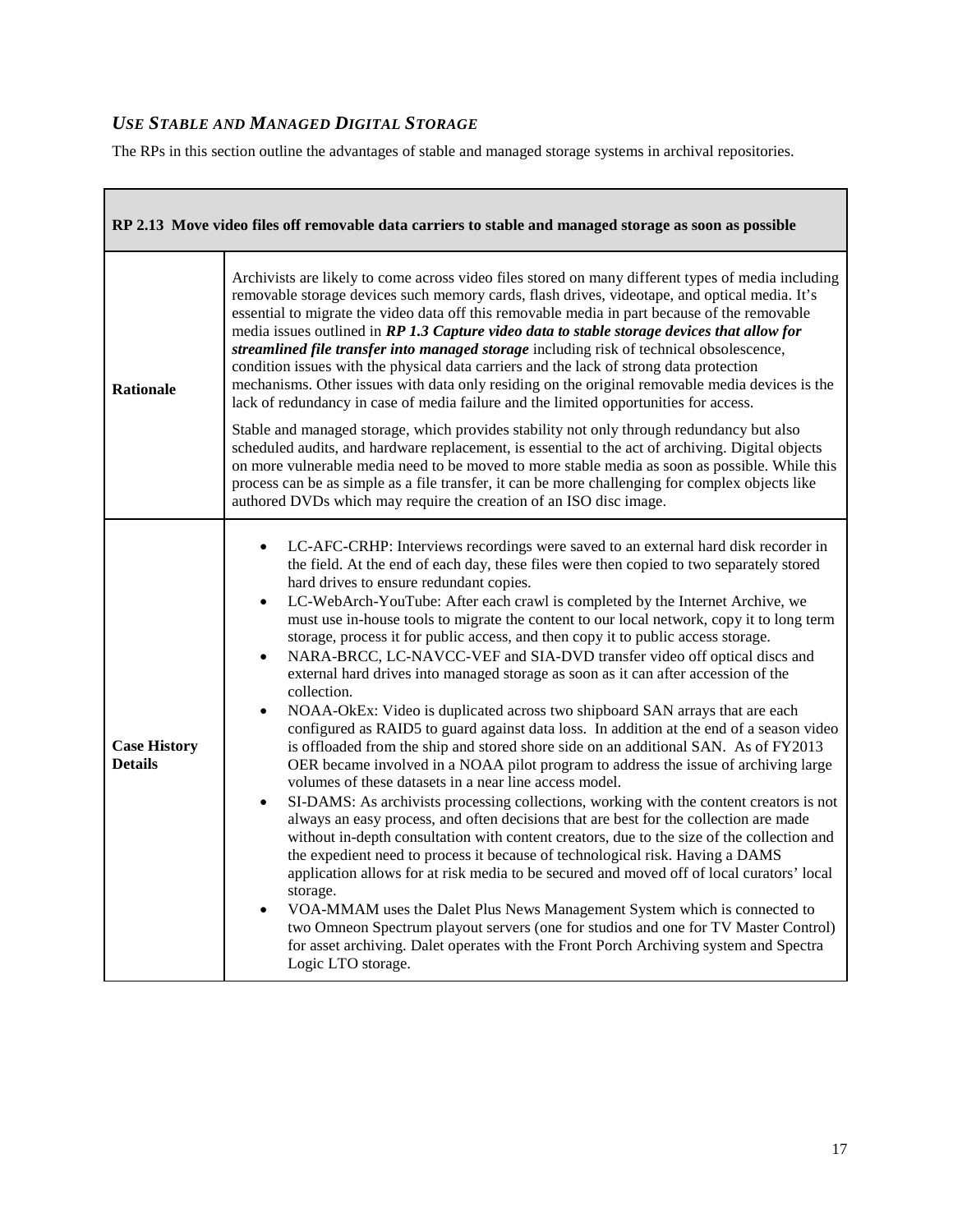## <span id="page-17-0"></span>**PART 3. ADVICE FOR FILE CREATORS AND FILE ARCHIVISTS**

Many Recommended Practices are valid for both File Creators and File Archivists because they transcend specific life cycle points. These include RPs related to selecting encodings or wrappers for digital video, either at the point of initial capture on the camera or for normalizing to a common file format to meet business needs. Other RPs in this category include advice for creating and harvesting metadata in sustainable and structured ways to facilitate downstream workflows. Metadata creation starts at the point of file creation and continues through repository ingest.

#### <span id="page-17-1"></span>*CREATE AND USE METADATA TO FACILITATE LIFE CYCLE MANAGEMENT*

The RPs in this section emphasize the value in creating structured metadata to that it can be used, especially by automated systems, to facilitate the discovery of relevant information.

<span id="page-17-2"></span>

| RP 3.1 Use metadata data models with strong support for digital video |                                                                                                                                                                                                                                                                                                                                                                                     |  |  |
|-----------------------------------------------------------------------|-------------------------------------------------------------------------------------------------------------------------------------------------------------------------------------------------------------------------------------------------------------------------------------------------------------------------------------------------------------------------------------|--|--|
| <b>Rationale</b>                                                      | Born digital video objects have unique metadata requirements. These include documenting: 1)<br>relationships of objects within a file such as video and audio streams, 2) timeline-based activities<br>like closed captioning or timecode, and 3) relationships between separate but associated files<br>such as episodes in an ongoing series.                                     |  |  |
|                                                                       | Prepare your metadata for reuse, especially machine-oriented reuse, either from the initial<br>capture or through mapping, by using data models that have tailored support for digital video.<br>Typical data models include XML and RDF. Although these models for digital video are still<br>emerging, examples include the XML-based schemas for reVTMD, PB Core2.0 and videoMD. |  |  |
| <b>Example</b>                                                        | reVTMD, PB Core and videoMD are examples of XML-based schemas for video. See Resource<br>Guide.                                                                                                                                                                                                                                                                                     |  |  |
| <b>Case History</b><br><b>Details</b>                                 | SI-DAMS has a standard XML format for each asset.<br>٠<br>VOA-MMAM uses standard XML-compliant metadata templates which evolved over<br>time and were adjusted as needed throughout the project.                                                                                                                                                                                    |  |  |

<span id="page-17-3"></span>

| RP 3.2 Document and use technical metadata |                                                                                                                                                                                                                                                                                                                                                                                                                                                                                                                                                                                                                                                                                                                                                                                                                                                                                                                             |  |  |
|--------------------------------------------|-----------------------------------------------------------------------------------------------------------------------------------------------------------------------------------------------------------------------------------------------------------------------------------------------------------------------------------------------------------------------------------------------------------------------------------------------------------------------------------------------------------------------------------------------------------------------------------------------------------------------------------------------------------------------------------------------------------------------------------------------------------------------------------------------------------------------------------------------------------------------------------------------------------------------------|--|--|
| <b>Rationale</b>                           | The FADGI glossary defines technical metadata as a "generic term for technical information"<br>about the digital files and multi-file objects, as further defined by three terms for important<br>aspects of technical information: (1) file-characteristics metadata for technical information about<br>the formatted digital file in hand; (2) source metadata for technical information about the source<br>item, whether analog or digital; and (3) process metadata for information about the technical<br>processes used to convert the source item into the digital file that is described in $(1)$ ." <sup>3</sup><br>A wider understanding of the term also includes preservation and administrative actions<br>performed on the file. For born digital video, technical metadata is primarily concerned with<br>how the file is structured, how it was created and what has happened to it during its life cycle. |  |  |

 $\overline{a}$ 

<span id="page-17-4"></span><sup>3</sup> <http://www.digitizationguidelines.gov/term.php?term=metadatatechnical>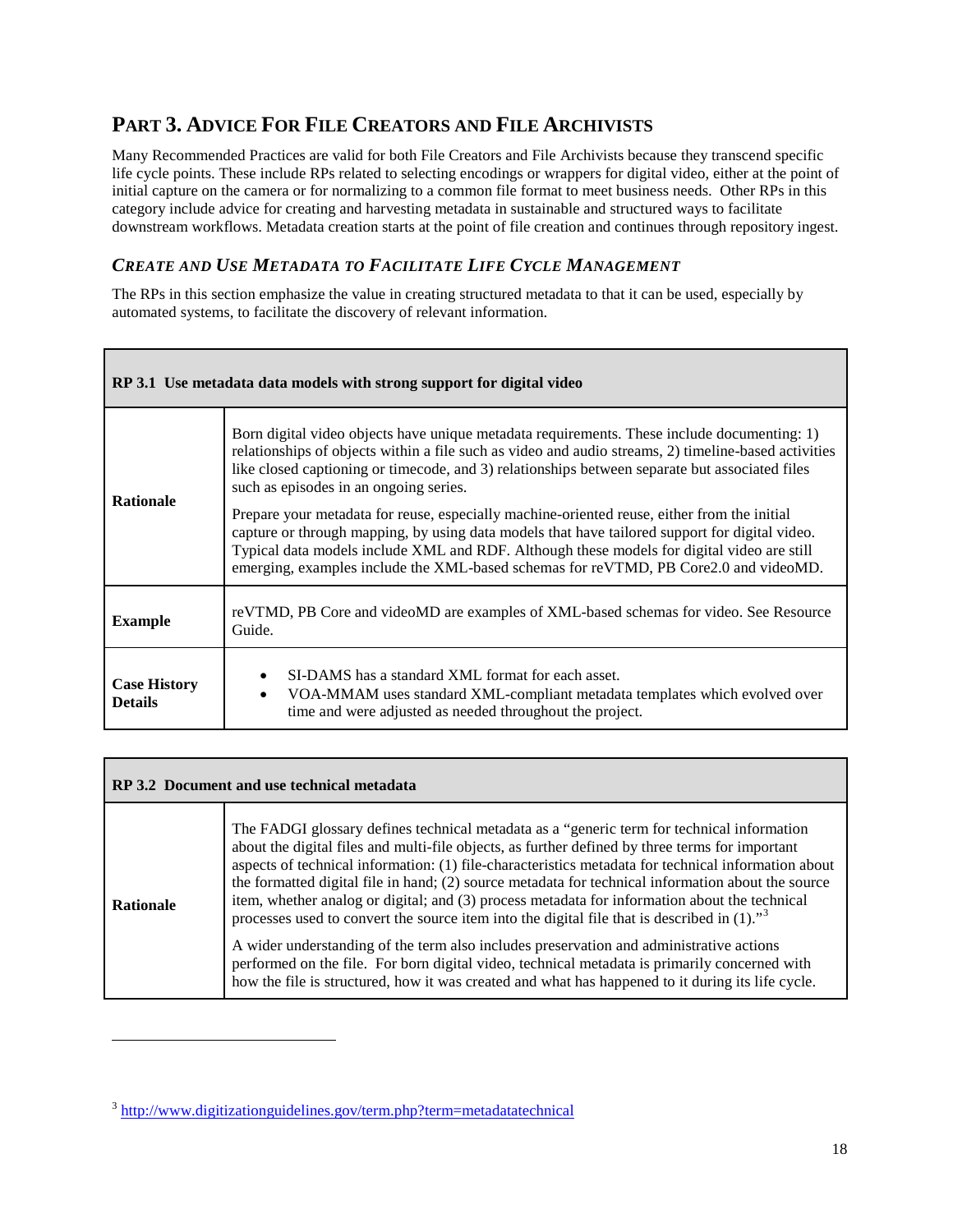|                                       | This information is then used by technologies and collection managers in a variety of ways<br>including reporting ("how many *.mov files are in this collection?"), quality control ("was the<br>format normalization successful?") and process monitoring ("what was the last action performed<br>on these files?").<br>Technical metadata in digital video files can be viewed and/or harvested by tools such as<br>MediaInfo and FFprobe. In addition, these tools also allow for the generation of reports on<br>technical specifications useful for short and long term obsolescence monitoring.                                                                                                                                                                                                                                                                                                                                                                                                                                                                                                                                                                                                                                                                                                                                                                                                                                                                                                                                                                                                                                                                                                                                                                                                                                                   |  |  |
|---------------------------------------|---------------------------------------------------------------------------------------------------------------------------------------------------------------------------------------------------------------------------------------------------------------------------------------------------------------------------------------------------------------------------------------------------------------------------------------------------------------------------------------------------------------------------------------------------------------------------------------------------------------------------------------------------------------------------------------------------------------------------------------------------------------------------------------------------------------------------------------------------------------------------------------------------------------------------------------------------------------------------------------------------------------------------------------------------------------------------------------------------------------------------------------------------------------------------------------------------------------------------------------------------------------------------------------------------------------------------------------------------------------------------------------------------------------------------------------------------------------------------------------------------------------------------------------------------------------------------------------------------------------------------------------------------------------------------------------------------------------------------------------------------------------------------------------------------------------------------------------------------------|--|--|
| <b>Example</b>                        | Sample tools that read technical metadata: MediaInfo and FFprobe. See Resource Guide.                                                                                                                                                                                                                                                                                                                                                                                                                                                                                                                                                                                                                                                                                                                                                                                                                                                                                                                                                                                                                                                                                                                                                                                                                                                                                                                                                                                                                                                                                                                                                                                                                                                                                                                                                                   |  |  |
| <b>Case History</b><br><b>Details</b> | LC-NAVCC-VEF reports that metadata is perhaps the area in need of greatest focus:<br>metadata pathways through the entire file-based workflow systems must be enabled and<br>made reliable; metadata embedding standards need to be developed. (The FADGI AS-<br>07 project is a big step in the right direction.); metadata schema standards need to be<br>developed in coordination with industry.<br>LC-WebArch-YouTube uses BagIt metadata fields to store information on the storage<br>$\bullet$<br>containers (bags) that house the crawl content as well as separately generating a range<br>of data reports for each crawl that provide more content-specific statistics.<br>NARA-BRCC technical metadata was extracted from the files and collected in a<br>$\bullet$<br>spreadsheet to inform normalization decisions.<br>SIA-DVD metadata is noted on spreadsheets and other documentation is created.<br>٠<br>SI-DAMS uses MediaInfo and ExifTool to read the technical information from the files<br>$\bullet$<br>at the point of ingest, including limited supported descriptive fields (XMP). The DAMS<br>ingest transcoders create proxy video files for viewing in the DAMS, at which point<br>technical information (video and audio codecs, bit rate, frame rate, frame height and<br>width, number of audio tracks) is generated. This makes them reportable for<br>obsolescence monitoring. More fields are recommended for manual data entry:<br>originating format, coding history, color space, capture device, caption format. Mapping<br>to PREMIS can easily be done with the SI-DAMS standard XML format for each asset.<br>VOA-MMAM utilizes a sophisticated workflow to using an XSLT translation script to<br>$\bullet$<br>populate to mapped fields in their customer Asset Manager Form with the appropriate<br>data. |  |  |

#### <span id="page-18-0"></span>*SELECTING FILE FORMATS (WRAPPERS, CONTAINERS AND/OR ENCODINGS)*

While the Recommended Practices for selecting digital formats are relevant throughout the life cycle (creation, normalization prior to or after submission to repository, access delivery, etc.), it's always important to consider the intended end use of the file. Files intended for long term retention require open, flexible and transparent structures; files intended for specific distribution systems will need to conform to constraints of downstream applications. The Library of Congress' [S](http://www.digitalpreservation.gov/formats/index.shtml)ustainability of Digital Formats<sup>[4](#page-18-1)</sup> website and the FADGI resources comparing formats and wrappers for reformatted video<sup>[5](#page-18-2)</sup> will be helpful in the decision-making process.

 $\overline{a}$ 

<span id="page-18-2"></span><span id="page-18-1"></span> $\frac{4}{s}$  <http://www.digitalpreservation.gov/formats/index.shtml><br> $\frac{5}{s}$  [http://www.digitizationguidelines.gov/guidelines/File\\_format\\_compare.html](http://www.digitizationguidelines.gov/guidelines/File_format_compare.html)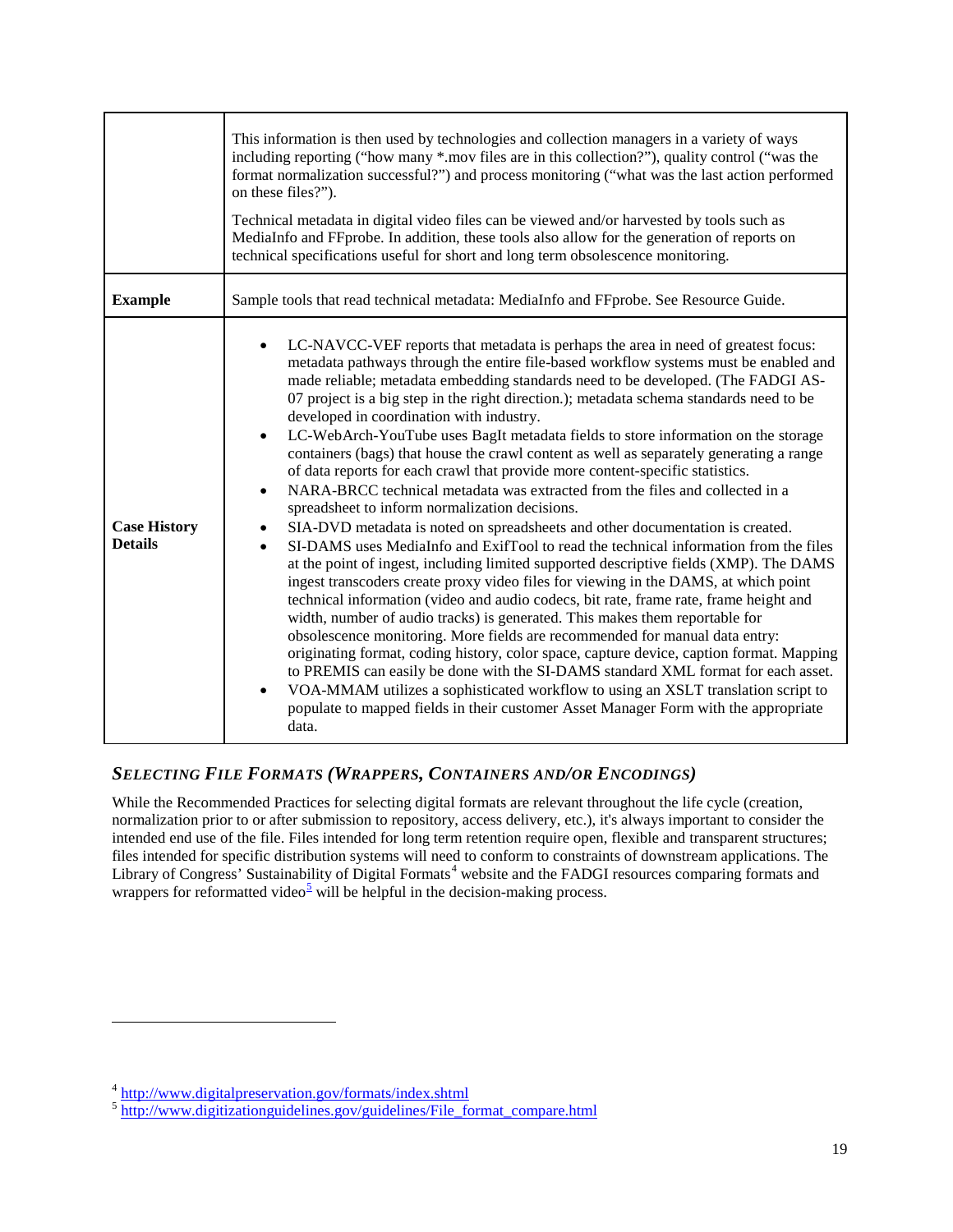<span id="page-19-0"></span>

| RP 3.3 Select uncompressed video encoding over compressed encoding |                                                                                                                                                                                                                                                                                                                                                                                                                                                                                                                                                                                                                                                                                                                                                                                                                                                                                  |                                                                                                                                                                                                                                                                                                                                                                                                                                                                                                                                                                                                                                                                                                                                                                                                                                                                                                                                                                                                                                                                                                                                                                                                                        |
|--------------------------------------------------------------------|----------------------------------------------------------------------------------------------------------------------------------------------------------------------------------------------------------------------------------------------------------------------------------------------------------------------------------------------------------------------------------------------------------------------------------------------------------------------------------------------------------------------------------------------------------------------------------------------------------------------------------------------------------------------------------------------------------------------------------------------------------------------------------------------------------------------------------------------------------------------------------|------------------------------------------------------------------------------------------------------------------------------------------------------------------------------------------------------------------------------------------------------------------------------------------------------------------------------------------------------------------------------------------------------------------------------------------------------------------------------------------------------------------------------------------------------------------------------------------------------------------------------------------------------------------------------------------------------------------------------------------------------------------------------------------------------------------------------------------------------------------------------------------------------------------------------------------------------------------------------------------------------------------------------------------------------------------------------------------------------------------------------------------------------------------------------------------------------------------------|
| <b>Rationale</b>                                                   | Uncompressed video retains all the visual information captured at the selected resolution whereas<br>compressed video reduces the amount of visual information stored in a file or stream (see RP 3.4)<br>for more information on compression). Uncompressed video has the advantage of less processing<br>complexity but results in larger files, which can be more expensive to store and difficult to<br>transfer. Compressed video files are generally smaller and easier to move around but might be<br>more technically complex and more challenging to process.<br>For archival workflows, the goal is to retain all the visual information present in the initial<br>capture process so uncompressed video generally is preferred. Compressed video however is<br>often a reasonable and responsible decision depending on the scale, scope and goals of the<br>project. |                                                                                                                                                                                                                                                                                                                                                                                                                                                                                                                                                                                                                                                                                                                                                                                                                                                                                                                                                                                                                                                                                                                                                                                                                        |
| <b>Case History</b><br><b>Details</b>                              | Project Goals Permit<br>Following Recommended<br>Practice                                                                                                                                                                                                                                                                                                                                                                                                                                                                                                                                                                                                                                                                                                                                                                                                                        | Interestingly, none of the case history projects use<br>uncompressed video streams - for good reasons. In each case,<br>the need for smaller files and/or systems-specific compressed<br>formats outweighed the need for uncompressed video. The<br>Recommended Practice for selecting uncompressed video when<br>there's the option to do so is still a valid one since archival<br>repositories want to receive and retain data-rich files which will<br>allow the most flexibility in the future. For these particular<br>projects, the compromises were made in order to meet the<br>project goals.                                                                                                                                                                                                                                                                                                                                                                                                                                                                                                                                                                                                                |
|                                                                    | Project Goals Preclude<br>Following Recommended<br>Practice                                                                                                                                                                                                                                                                                                                                                                                                                                                                                                                                                                                                                                                                                                                                                                                                                      | LC-AFC-CRHP implements compression because the<br>$\bullet$<br>relatively simple content, oral history interviews, did<br>not warrant the larger file sizes from uncompressed<br>video.<br>LC-NAVCC-VEF: With collections at the scale of<br>$\bullet$<br>those at the Packard Campus, implementing<br>compression translates into considerable savings in<br>digital storage space and costs compared to storing<br>uncompressed files.<br>NARA-BRCC: This case history project did not select<br>$\bullet$<br>an uncompressed target format because the source<br>material already was highly compressed. In addition,<br>data storage was limited so the increased file size<br>would be problematic.<br>NOAA-OkEx implements compression because the<br>$\bullet$<br>finite physical space aboard ship limits the number and<br>configuration digital storage devices and there's an<br>institutional directive to capture as much subsurface<br>video as possible in as high a bit rate as is operationally<br>feasible.<br>VOA-MMAM implements compression because the<br>$\bullet$<br>large scale and scope of their broadcast workflows<br>make uncompressed video infeasible from a practical<br>perspective. |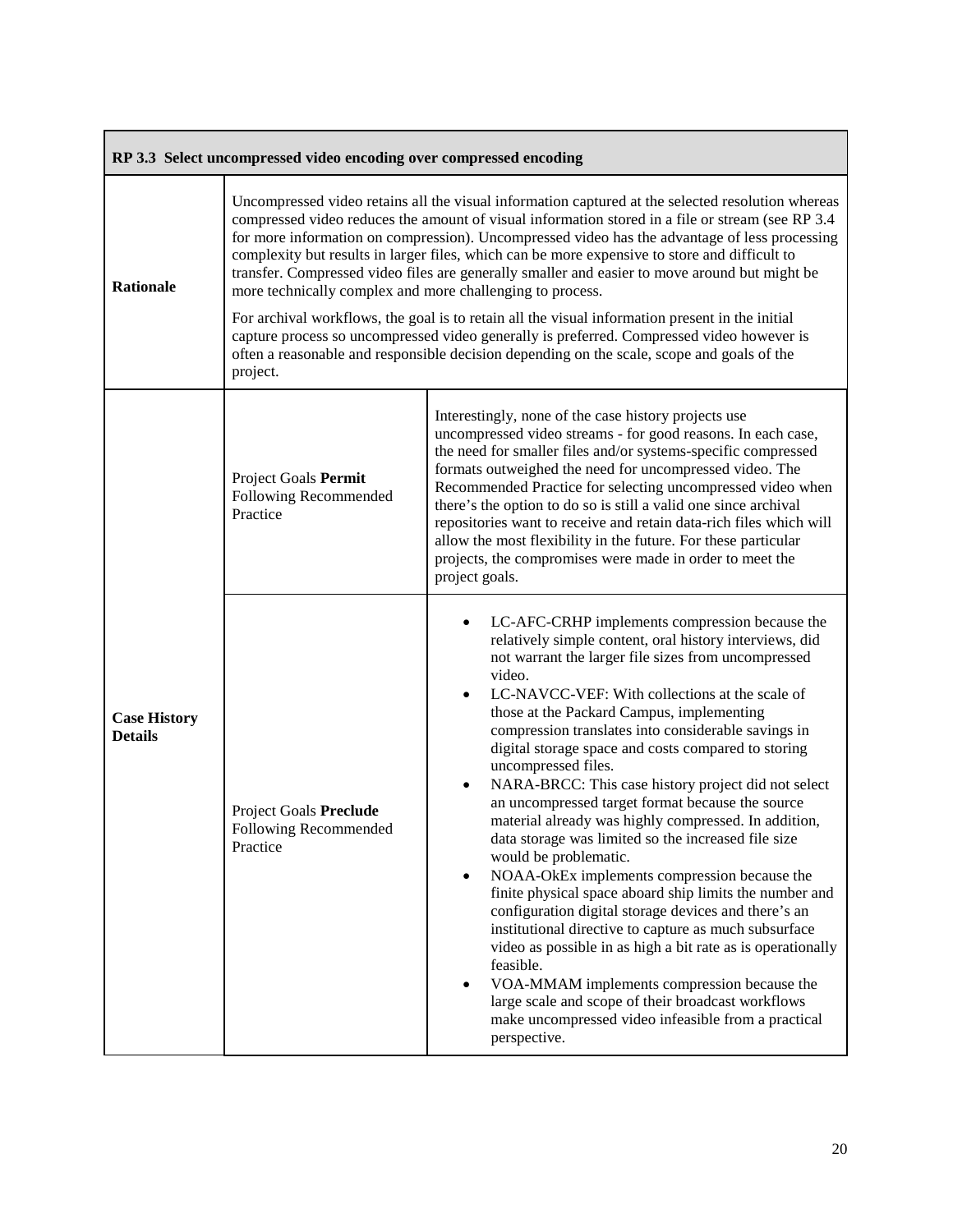<span id="page-20-0"></span>

| RP 3.4 If compression is used, select mathematically lossless compression over visually lossless or lossy<br>compression |                                                                                                                                                                                                                                                                                                                                                                                                                                                                                                                                                                                                                                                                                                                                                                                                                                                      |                                                                                                                                                                                                                                                                                                                                                                                                                                                                                                                                                                                                                                                                                                                                                                                            |  |
|--------------------------------------------------------------------------------------------------------------------------|------------------------------------------------------------------------------------------------------------------------------------------------------------------------------------------------------------------------------------------------------------------------------------------------------------------------------------------------------------------------------------------------------------------------------------------------------------------------------------------------------------------------------------------------------------------------------------------------------------------------------------------------------------------------------------------------------------------------------------------------------------------------------------------------------------------------------------------------------|--------------------------------------------------------------------------------------------------------------------------------------------------------------------------------------------------------------------------------------------------------------------------------------------------------------------------------------------------------------------------------------------------------------------------------------------------------------------------------------------------------------------------------------------------------------------------------------------------------------------------------------------------------------------------------------------------------------------------------------------------------------------------------------------|--|
|                                                                                                                          | compression referred to as visually lossless compression." <sup>6</sup>                                                                                                                                                                                                                                                                                                                                                                                                                                                                                                                                                                                                                                                                                                                                                                              | The FADGI Glossary defines lossless compression in this way: "Data compressed using a<br>lossless compression technique will allow the decompressed data to be exactly the same as the<br>original data before compression, bit for bit. The compression of data is achieved by coding<br>redundant data in a more efficient manner than in the uncompressed format. The compression<br>ratios that can be achieved with lossless compression are generally much lower than those that<br>can be achieved using lossy compression techniques. Data compressed using a lossy compression<br>technique results in the loss of information. The decompressed data will not be identical to the<br>original uncompressed data. Conservative lossless compression can result in a form of lossy |  |
| <b>Rationale</b>                                                                                                         | In a nutshell, lossless compression works by removing redundant information that can be<br>recreated from the remaining data; lossy compression works by permanently removes non-<br>essential data. For digital video files destined for archival repositories, lossless compression is<br>preferred over lossy because lossless compression retains all the original data while at the same<br>time achieving practical and financial goals.                                                                                                                                                                                                                                                                                                                                                                                                       |                                                                                                                                                                                                                                                                                                                                                                                                                                                                                                                                                                                                                                                                                                                                                                                            |  |
|                                                                                                                          | One key distinction in lossless compression is mathematically lossless verses visually lossless.<br>In mathematically lossless compression (such as that in use at the Packard Campus in their<br>evergreen format JPEG2000 lossless encoding reversible 5/3 in MXF OP1a), the video is<br>identical to uncompressed HD-SDI video. Visually lossless compression however is really a term<br>of art because it is just another form of lossy compression. The FADGI glossary defines visually<br>lossless compression as "a form or manner of lossy compression where the data that is lost after<br>the file is compressed and decompressed is not detectable to the eye; the compressed data<br>appearing identical to the uncompressed data."                                                                                                     |                                                                                                                                                                                                                                                                                                                                                                                                                                                                                                                                                                                                                                                                                                                                                                                            |  |
|                                                                                                                          | Within compression algorithms, there's a further distinction between intraframe and interframe<br>compression. An intraframe codec applies compression to each individual frame and does not<br>take data from other frames into account. Interframe compression, on the other hand, is based on<br>the idea that although action is happening, the background remains mostly stable across a scene<br>in adjacent frames so a great deal of the data is redundant. Compression is started by creating a<br>reference frame. Each subsequent frame of the video is compared to the previous frame and the<br>next frame, and only the difference between the frames is stored. In interframe compression, the<br>redundant data is permanently lost. For these reasons, intraframe compression is preferred<br>because it results in less data loss. |                                                                                                                                                                                                                                                                                                                                                                                                                                                                                                                                                                                                                                                                                                                                                                                            |  |
|                                                                                                                          | Project Goals Permit<br>Following Recommended<br>Practice                                                                                                                                                                                                                                                                                                                                                                                                                                                                                                                                                                                                                                                                                                                                                                                            | LC-NAVCC-VEF: The profile of JPEG2000 used in the Packard<br>Campus Evergreen format is reversible and mathematically<br>losslessly compressed.                                                                                                                                                                                                                                                                                                                                                                                                                                                                                                                                                                                                                                            |  |
| <b>Case History</b><br><b>Details</b>                                                                                    | Project Goals Preclude<br>Following Recommended<br>Practice                                                                                                                                                                                                                                                                                                                                                                                                                                                                                                                                                                                                                                                                                                                                                                                          | LC-AFC-CRHP uses ProRes HQ (422) lossy<br>٠<br>compressed because the relatively simple content, oral<br>history interviews, did not warrant the larger file sizes<br>from uncompressed video. In addition, Pro-Res<br>compresses each frame individually (intraframe) as<br>compared to the GOP (interframe) approach.<br>NARA-BRCC: The case history uses MPEG-2 at                                                                                                                                                                                                                                                                                                                                                                                                                      |  |

 $\overline{a}$ 

<span id="page-20-1"></span><sup>6</sup> <http://www.digitizationguidelines.gov/term.php?term=compressionlossless>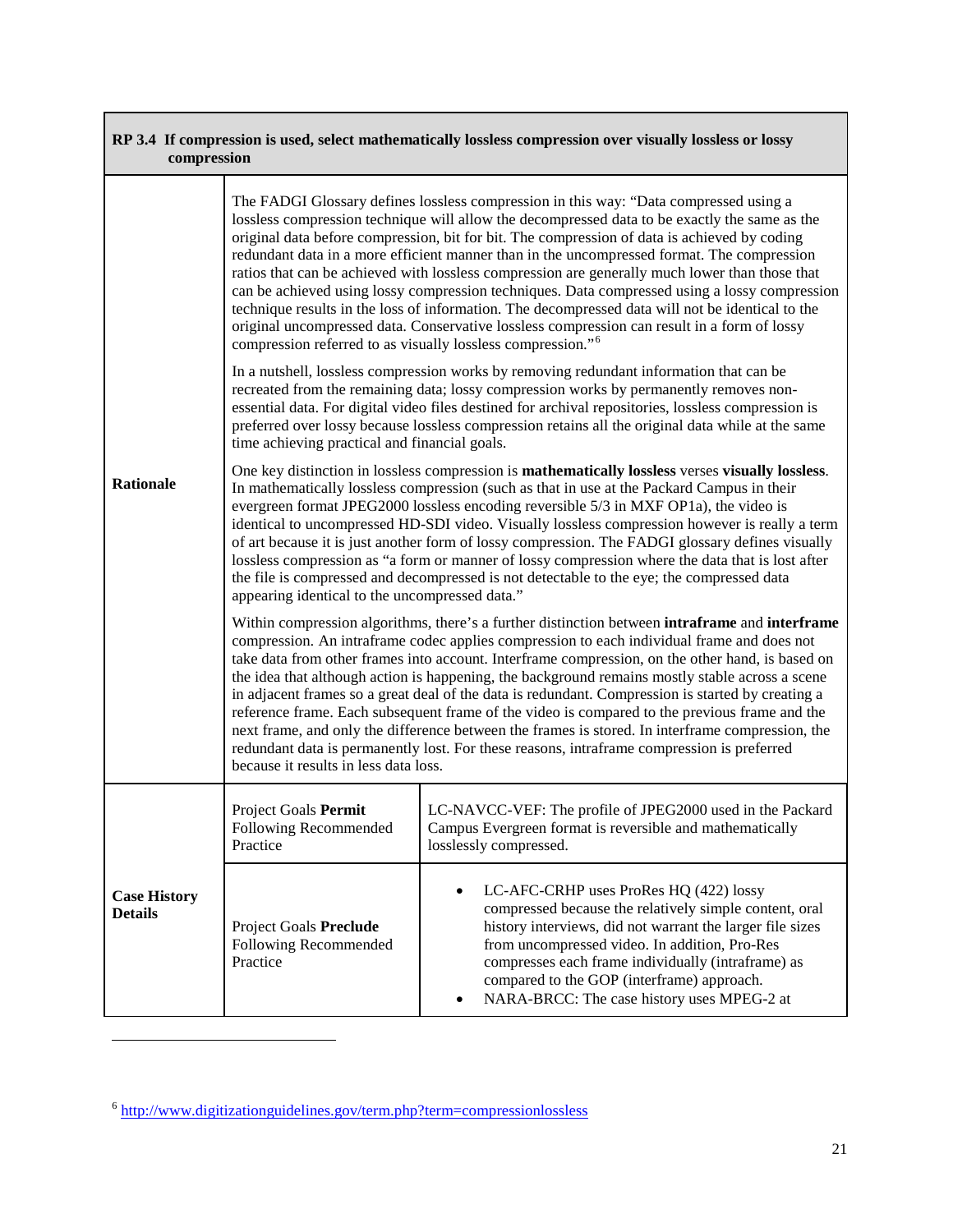|  |              | 50Mbps with I-frames only. This is a moderately high<br>bitrate encoding scheme that relies only on intraframe<br>compression (less lossy than interframe). It is a visually<br>lossy compression, because lossless compression would<br>have resulted in larger file sizes that weren't justified by<br>the source material.<br>NOAA-OkEx uses ProRes, a lossy format, because the<br>ship's capacity limits the available storage space.<br>Moreover, ProRes was preferred because it supports I-<br>frames. Thus, although a lossy format, each individual<br>frame of the video is independent of proceeding or<br>subsequent frames to determine its individual pixel<br>composition.<br>VOA-MMAM's house standard is DV25. While DV25<br>is a lossy codec, it meets VOA-MMAM's business<br>needs and is supported by essential internal VOA-<br>MMAM systems. |
|--|--------------|---------------------------------------------------------------------------------------------------------------------------------------------------------------------------------------------------------------------------------------------------------------------------------------------------------------------------------------------------------------------------------------------------------------------------------------------------------------------------------------------------------------------------------------------------------------------------------------------------------------------------------------------------------------------------------------------------------------------------------------------------------------------------------------------------------------------------------------------------------------------|
|  | <b>Notes</b> | It is interesting to note that, with the exception of LC-NAVCC-<br>VEF, none of the case history projects support the suggested<br>Recommended Practice for valid reasons. In each case history,<br>the use of visually lossy compression was evaluated against<br>lossless and uncompressed and for both business and workflow<br>reasons, visually lossy compression best met the needs of each<br>project.<br>The Recommended Practice for selecting lossless compression                                                                                                                                                                                                                                                                                                                                                                                        |
|  |              | over lossy compression when it makes business sense to do so is<br>still a valid one because archival repositories may need to save<br>storage space by using compression but also strive to not lose<br>data. For these particular projects, the compromises were made in<br>order to meet the project goals.                                                                                                                                                                                                                                                                                                                                                                                                                                                                                                                                                      |

<span id="page-21-0"></span>

| RP 3.5 Avoid multiple compressions and decompressions steps |                                                           |                                                                                                                                                                                                                                                                                                                                                                                                                                                                                                                                                                        |
|-------------------------------------------------------------|-----------------------------------------------------------|------------------------------------------------------------------------------------------------------------------------------------------------------------------------------------------------------------------------------------------------------------------------------------------------------------------------------------------------------------------------------------------------------------------------------------------------------------------------------------------------------------------------------------------------------------------------|
| <b>Rationale</b>                                            |                                                           | When migrating to a different codec, move from the source codec to the target codec in one<br>transformation. Compressing and decompressing the data multiple times increases the likelihood<br>of visual artifacts and other quality and technical issues. This is especially true for lossy codecs<br>where repeatedly compressing and decompressing the file will cause it to progressively lose<br>quality. Generation loss is not generally an issue for lossless codecs but the repeated<br>manipulation of the bitstream introduces more opportunity for error. |
| <b>Case History</b><br><b>Details</b>                       | Project Goals Permit<br>Following Recommended<br>Practice | NOAA-OkEx: The source video is captured as ProRes<br>at 145Mbps and stored as the same.<br>NARA-BRCC uses single-step transformation to move<br>from the source files directly to the normalized<br>intermediate formats.                                                                                                                                                                                                                                                                                                                                              |
|                                                             | Project Goals Preclude<br>Following Recommended           | LC-WebArch-YouTube: Given the dependence on the<br>Wayback Machine to replay the archived content, it is                                                                                                                                                                                                                                                                                                                                                                                                                                                               |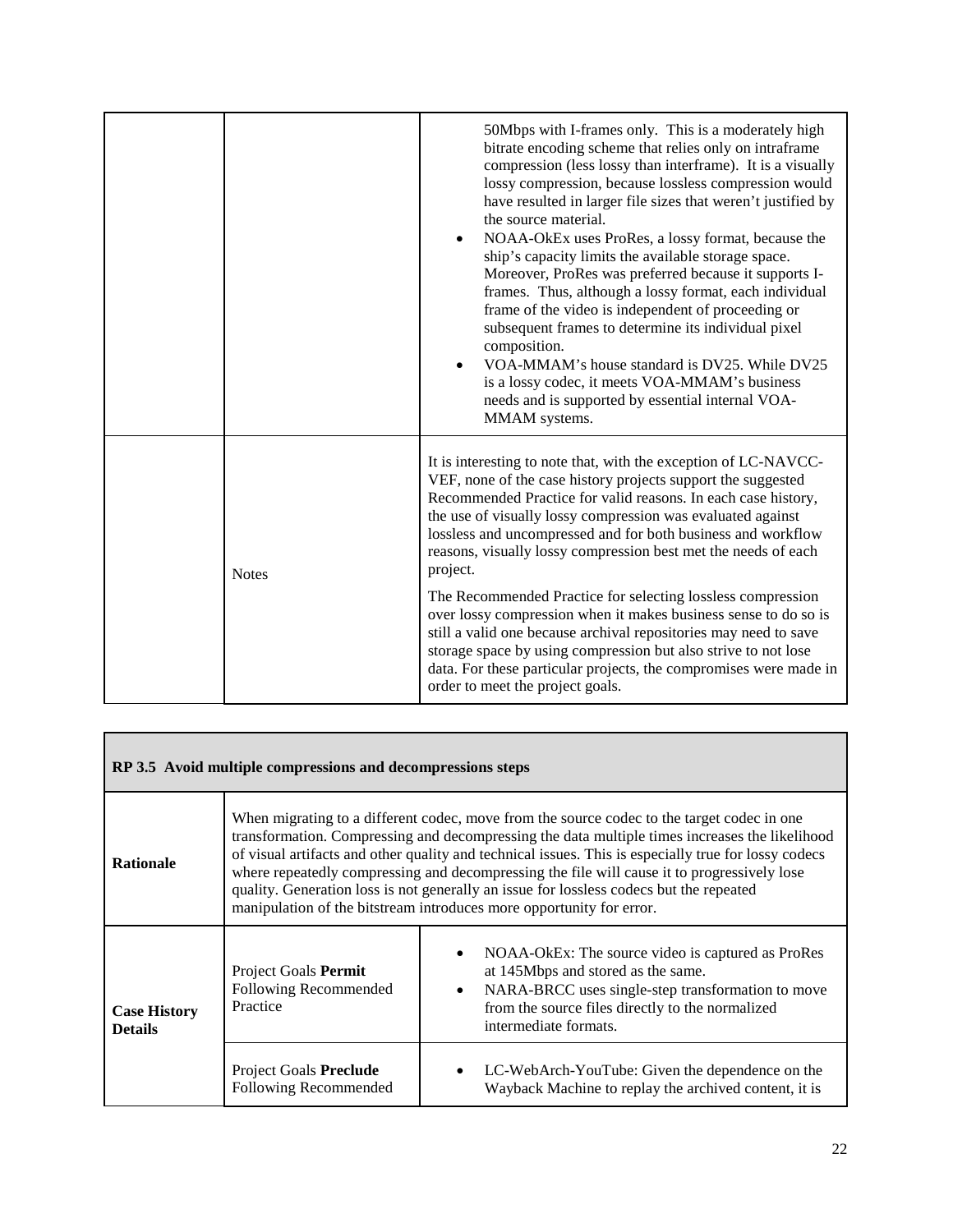| Practice | necessary that to store that content in compressed<br>WARC files. This provides the added benefit of<br>reducing the total volume of our bulk storage, while<br>supporting stewardship and the standardization methods<br>of the greater Web Archiving community.<br>SIA-DVD: The video content on the authored DVDs is<br>lossy and compressed and is normalized to MPEG-2 to<br>meet business needs. |
|----------|--------------------------------------------------------------------------------------------------------------------------------------------------------------------------------------------------------------------------------------------------------------------------------------------------------------------------------------------------------------------------------------------------------|
|----------|--------------------------------------------------------------------------------------------------------------------------------------------------------------------------------------------------------------------------------------------------------------------------------------------------------------------------------------------------------------------------------------------------------|

<span id="page-22-0"></span>

| RP 3.6 Stay within the same codec family if the video data is transcoded |                                                                                                                                                                                                                                                                                                                                                                                                                                                                                                                                 |                                                                                                                                                                                                                                                                                                                                                                                                                                                                                                                                                                                                  |
|--------------------------------------------------------------------------|---------------------------------------------------------------------------------------------------------------------------------------------------------------------------------------------------------------------------------------------------------------------------------------------------------------------------------------------------------------------------------------------------------------------------------------------------------------------------------------------------------------------------------|--------------------------------------------------------------------------------------------------------------------------------------------------------------------------------------------------------------------------------------------------------------------------------------------------------------------------------------------------------------------------------------------------------------------------------------------------------------------------------------------------------------------------------------------------------------------------------------------------|
| <b>Rationale</b>                                                         | artifacts like blocking and noise introduced into the picture.                                                                                                                                                                                                                                                                                                                                                                                                                                                                  | Different compression schemes make different coding mode decisions regarding what and how<br>much information is discarded to reduce the file's size. Lossy coding, with its complex array of<br>decision parameters, varies greatly depending on the implementation and dynamic characteristics<br>of the data. Even lossless coding, where discarded redundant data can be reinterpreted upon<br>decoding, has options in how the data is compressed. Compressed bitstreams can result in many<br>changes to the characteristics of the picture including image data lost from the picture and |
|                                                                          | Staying within the same codec family when transcoding assures that at least the same<br>compression coding technique is used to achieve the space savings. Moving from one<br>compressed codec family to another (e.g., from MPEG to JPEG) might result in increased risk of<br>data loss and introduction of visual artifacts because the data reduction criteria is not the same for<br>both codec families. Data would be lost on the initial MPEG compression and different data<br>might be lost on the transcode to JPEG. |                                                                                                                                                                                                                                                                                                                                                                                                                                                                                                                                                                                                  |
| <b>Examples</b>                                                          | Examples of codec families include the MPEG-2 family, <sup>7</sup> the DV (DV25, DC50, DVCAM,<br>DVCPRO) family $^8$ and the JPEG 2000 family. <sup>9</sup> See Sustainability of Digital Formats on the<br>Resource List for more information.                                                                                                                                                                                                                                                                                 |                                                                                                                                                                                                                                                                                                                                                                                                                                                                                                                                                                                                  |
| <b>Case History</b><br><b>Details</b>                                    | Project Goals Permit<br>Following Recommended<br>Practice                                                                                                                                                                                                                                                                                                                                                                                                                                                                       | NARA-BRCC: Higher quality MPEG-2 source files<br>remain in MPEG-2 for the target format, MPEG-2 at<br>50Mbps.                                                                                                                                                                                                                                                                                                                                                                                                                                                                                    |
|                                                                          | <b>Project Goals Preclude</b><br>Following Recommended<br>Practice                                                                                                                                                                                                                                                                                                                                                                                                                                                              | LC-NAVCC-VEH project makes use of the house<br>$\bullet$<br>standard JPEG2000 in MXF OP1a target normalization<br>format for all digital video files, regardless of the<br>source format.<br>LC-WebArch-YouTube project stores all content in<br>$\bullet$<br>compressed WARC files regardless of its source<br>format.                                                                                                                                                                                                                                                                          |

 $\overline{a}$ 

Г

<span id="page-22-1"></span><sup>&</sup>lt;sup>7</sup> <http://www.digitalpreservation.gov/formats/fdd/fdd000335.shtml>

<span id="page-22-2"></span><sup>&</sup>lt;sup>8</sup> <http://www.digitalpreservation.gov/formats/fdd/fdd000183.shtml>

<span id="page-22-3"></span><sup>&</sup>lt;sup>9</sup> <http://www.digitalpreservation.gov/formats/fdd/fdd000138.shtml>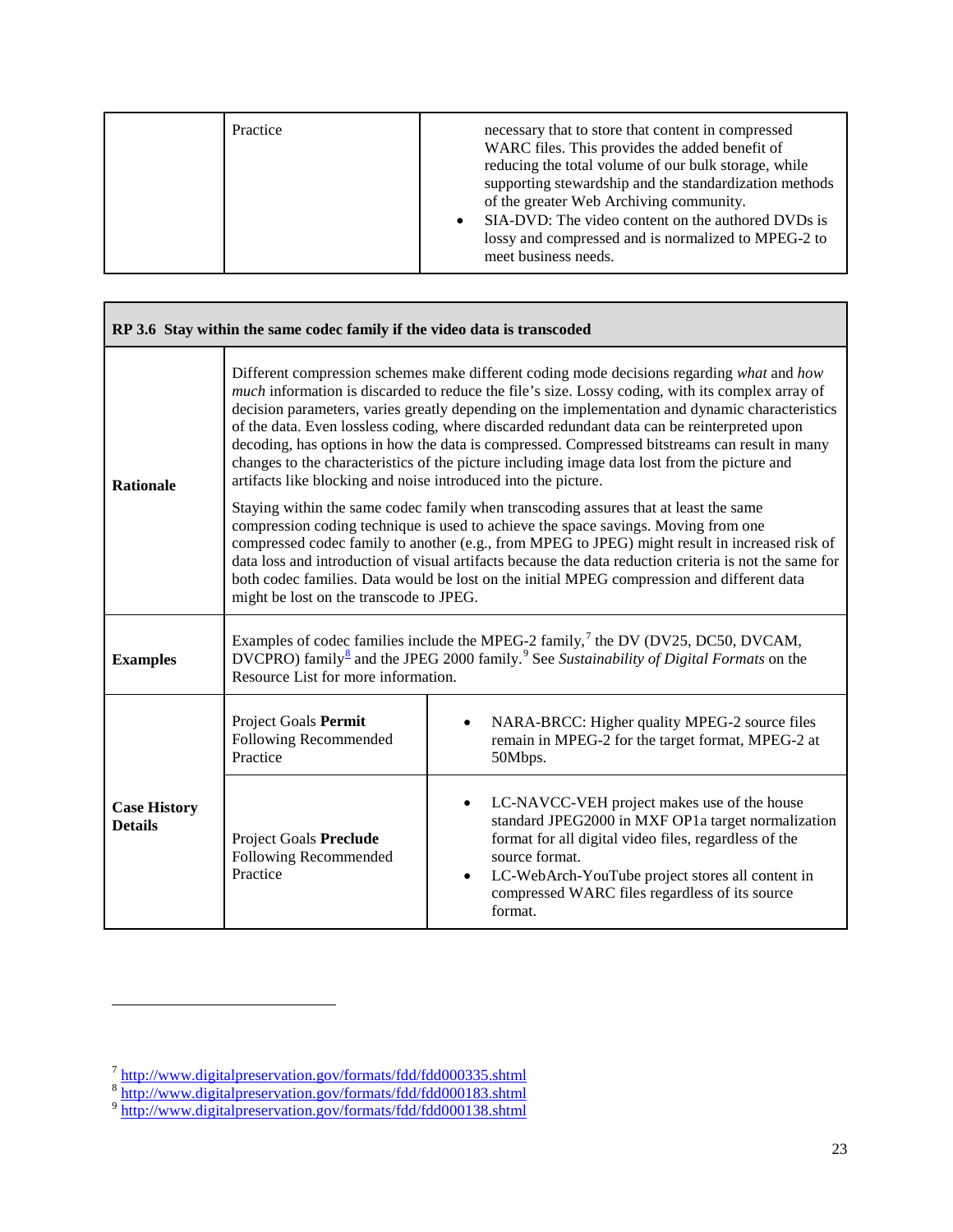<span id="page-23-0"></span>

| RP 3.7 Select video encoding and wrapper formats that are well-supported now and future focused |                                                                                                                                                                                                                                                                                                                                                                                                                                                                                                                                                                                                                                                                                                                                                                                                                                                                                                                                                    |  |
|-------------------------------------------------------------------------------------------------|----------------------------------------------------------------------------------------------------------------------------------------------------------------------------------------------------------------------------------------------------------------------------------------------------------------------------------------------------------------------------------------------------------------------------------------------------------------------------------------------------------------------------------------------------------------------------------------------------------------------------------------------------------------------------------------------------------------------------------------------------------------------------------------------------------------------------------------------------------------------------------------------------------------------------------------------------|--|
| <b>Rationale</b>                                                                                | When selecting a target video format (encoding and/or wrapper) for use in an archive, either as a<br>direct deposit format or a target normalization format, choose formats that have a robust future<br>ahead of them. Practically, this means formats that are strongly adopted with active user<br>communities and large and diverse options for both commercial and open source tool sets.                                                                                                                                                                                                                                                                                                                                                                                                                                                                                                                                                     |  |
| <b>Case History</b><br><b>Details</b>                                                           | LC-AFC-CRHP: ProRes is established, well documented and widely used, particularly<br>in the postproduction environment.<br>LC-NAVCC-VEH: JPEG 2000 lossless and MXF are both well supported in current<br>$\bullet$<br>toolsets and are likely to continue to be so.<br>NARA-BRCC: MPEG-2 @ 50Mbps is a common implementation of the MPEG-2<br>$\bullet$<br>standard and should be supported most applications.<br>NOAA OkEx: Both Quicktime and ProRes are established, well documented and widely<br>$\bullet$<br>used, particularly in the postproduction environment.<br>SIA-DVD uses MPEG-2, which should work with many video players including WMP,<br>$\bullet$<br>VLC, and QuickTime. ISO disc images can be mounted on computers for playback.<br>With an ISO copy, SIA can revisit the file for additional processing as software is<br>developed to possibly create a "more accurate" access file, such as better audio<br>conversion. |  |

<span id="page-23-1"></span>

| RP 3.8 Select video encoding and wrapper formats that are non-proprietary |                                                                                                                                                                                                                                                                                                                                                                                    |                                                                                                                                                                                                                                                                                                                                                                     |
|---------------------------------------------------------------------------|------------------------------------------------------------------------------------------------------------------------------------------------------------------------------------------------------------------------------------------------------------------------------------------------------------------------------------------------------------------------------------|---------------------------------------------------------------------------------------------------------------------------------------------------------------------------------------------------------------------------------------------------------------------------------------------------------------------------------------------------------------------|
| <b>Rationale</b>                                                          | When selecting a target video format (encoding and/or wrapper) for use in an archive, either as a<br>direct deposit format or a target normalization format, choose formats that are open and non-<br>proprietary. Non-proprietary formats are less likely to change dramatically without user input,<br>be pulled from the marketplace or have patient or licensing restrictions. |                                                                                                                                                                                                                                                                                                                                                                     |
| <b>Case History</b><br><b>Details</b>                                     | Project Goals Permit<br>Following Recommended<br>Practice                                                                                                                                                                                                                                                                                                                          | SIA-DVD and NARA-BRCC case histories use<br>$\bullet$<br>MPEG-2, which is standardized through the ISO 13818<br>document set and is not proprietary.<br>LC-NAVCC-VEF: Both JPEG 2000 and MXF are<br>$\bullet$<br>international standards and not proprietary.                                                                                                       |
|                                                                           | Project Goals Preclude<br>Following Recommended<br>Practice                                                                                                                                                                                                                                                                                                                        | LC-AFC-CRHP uses Pro-Res, a proprietary format,<br>$\bullet$<br>because it retains the 4:2:2 information and compresses<br>each frame individually (intraframe) as compared to<br>the GOP (interframe) approach.<br>NOAA-OkEx: QuickTime and ProRes are proprietary<br>$\bullet$<br>formats, but there are active open source projects<br>actively supporting both. |

 $\Gamma$ 

<span id="page-23-2"></span>

| RP 3.9 Select video encoding and wrapper formats that are supported by downstream applications |                                                                                                   |  |
|------------------------------------------------------------------------------------------------|---------------------------------------------------------------------------------------------------|--|
| Rationale                                                                                      | Digital video files are often very large, requiring significant time and resources to move across |  |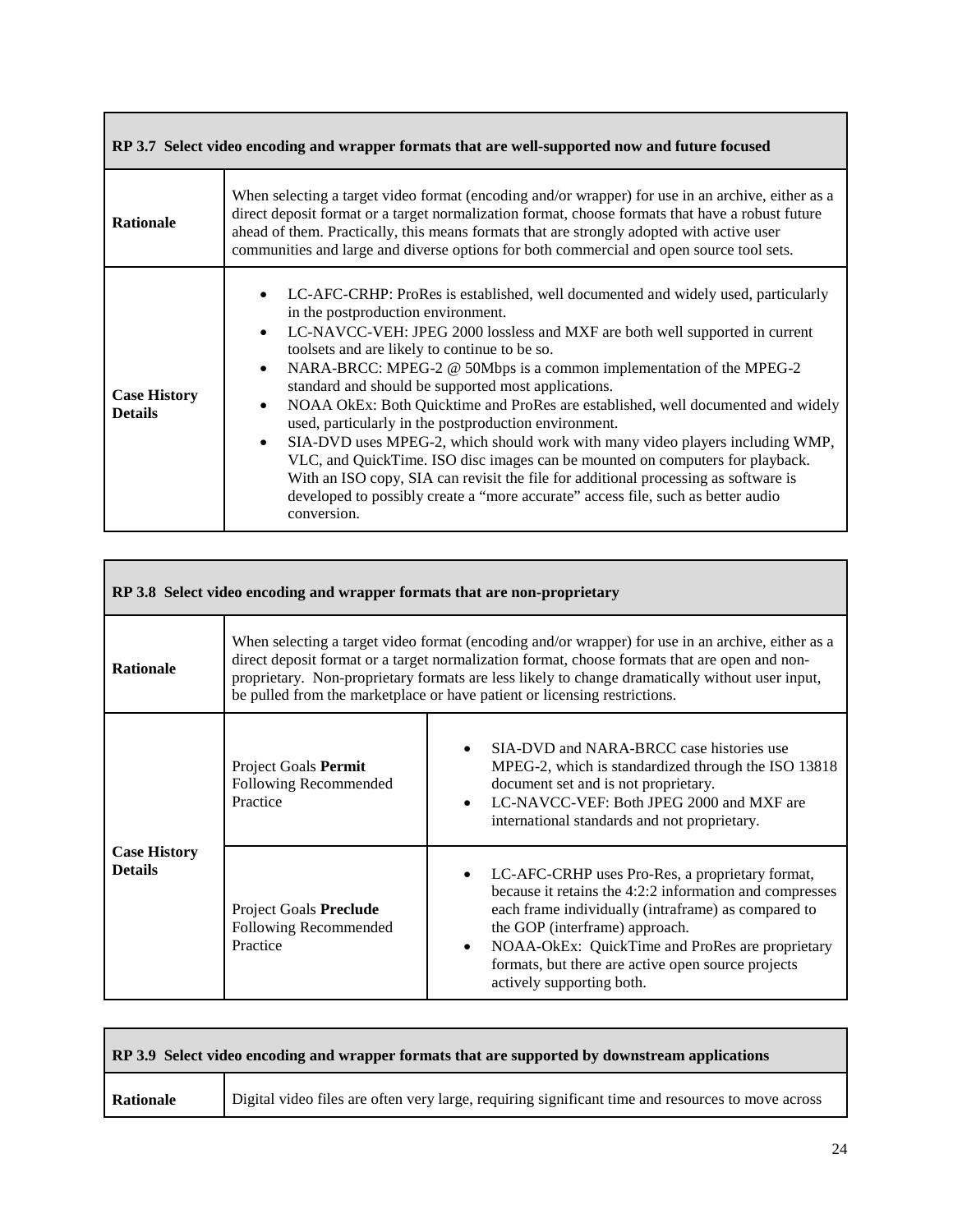|                                       | data storage systems, and structurally complex. Choosing file formats (wrappers and encodings)<br>that are supported by downstream applications will mean less processing time and reduce the<br>complexity of the workflow.                                                                                                                                                                                                                                                                                                                                                                                                                                                                                                                                                                                                                                                                                                                                                                                                                                                                                                                                        |
|---------------------------------------|---------------------------------------------------------------------------------------------------------------------------------------------------------------------------------------------------------------------------------------------------------------------------------------------------------------------------------------------------------------------------------------------------------------------------------------------------------------------------------------------------------------------------------------------------------------------------------------------------------------------------------------------------------------------------------------------------------------------------------------------------------------------------------------------------------------------------------------------------------------------------------------------------------------------------------------------------------------------------------------------------------------------------------------------------------------------------------------------------------------------------------------------------------------------|
| <b>Case History</b><br><b>Details</b> | LC-AFC-CRHP: the HQ codec is fully compatible with NLEs using Final Cut Pro<br>software presently installed in the suite and eliminates the need to render the materials<br>into a lower bit rate/ resolution for editing and production, as has been the case<br>previously.<br>LC-NAVCC-VEF: Because NAVCC normalizes all video data to the same encoding<br>and wrapping formats, all toolsets are geared to work with these format selections.<br>LC-WebArch-YouTube: This principle applies to the Library's Web Archive in that our<br>diversity of content must be store in compressed WARC formatted files so that the<br>Wayback Machine application can replay it.<br>NARA-BRCC: MPEG-2 @ 50Mbps is a common implementation of the MPEG-2<br>standard and should be supported most applications.<br>NOAA OkEx: ProRes video in a Quicktime wrapper is readily ingestible by nonlinear<br>video editors such as Adobe Premiere and Apple Final Cut Pro in post-production<br>editing.<br>SIA-DVD File remains MPEG-2. VOB is based on the MPEG program stream.<br>VOA-MMAM has a controlled internal system which supports the specified house<br>formats. |

<span id="page-24-0"></span>

| RP 3.10 Select video formats that are standardized and well-documented |                                                                                                                                                                                                                                                                                                                                                                                                                                                                                                                                                                                                                                                                                                                                                                                                                                                                                                                                                                                                                                                                                                                                                                                   |  |
|------------------------------------------------------------------------|-----------------------------------------------------------------------------------------------------------------------------------------------------------------------------------------------------------------------------------------------------------------------------------------------------------------------------------------------------------------------------------------------------------------------------------------------------------------------------------------------------------------------------------------------------------------------------------------------------------------------------------------------------------------------------------------------------------------------------------------------------------------------------------------------------------------------------------------------------------------------------------------------------------------------------------------------------------------------------------------------------------------------------------------------------------------------------------------------------------------------------------------------------------------------------------|--|
| <b>Rationale</b>                                                       | Standardized and well-documented formats are generally more stable. They have fewer variants<br>and are more widely supported through diverse toolsets and will have a much greater longevity<br>than those formats subject to frequent change. Ideally, standards are published through an<br>international standards body such as ISO, SMPTE or AES which includes a wide review and<br>voting prior to finalization. Documentation through vendors and proprietary companies is<br>valuable but is less stable because it can be changed or removed with little to no notice or<br>process.                                                                                                                                                                                                                                                                                                                                                                                                                                                                                                                                                                                    |  |
| <b>Example</b>                                                         | Documentation for digital video formats is available on the Sustainability of Digital Formats<br>website. See Resource Guide.                                                                                                                                                                                                                                                                                                                                                                                                                                                                                                                                                                                                                                                                                                                                                                                                                                                                                                                                                                                                                                                     |  |
| <b>Case History</b><br><b>Details</b>                                  | LC-AFC-CRHP uses ProRes which is standardized and well documented.<br>LC-NAVCC-VEF uses JPEG2000 encoding in the MXF OP1a wrapper for a variety of<br>$\bullet$<br>reasons including the fact that both are international and well-documented standards and<br>preservation of content in a given digital format over the long term is not feasible<br>without an understanding of how the information is represented (encoded) as bits and<br>bytes in digital files. JPEG2000 is standardized in ISO 15444. MXF OP1a is<br>standardized through SMPTE 377-1 and SMPTE 378M-2004. A compelling benefit of<br>adopting internationally standardized wrappers and codecs is that vendors build tools<br>and applications to meet these specifications because that will help wide market<br>adoption. Another reason is that preservation planning is simplified because institutions<br>only need to maintain the documentation on one set of standards instead of many.<br>NOAA-OkEx: Both Quicktime and ProRes are established and well documented.<br>٠<br>SIA-DVD and NARA-BRCC: Both MPEG-1 and MPEG-2 are well established and<br>$\bullet$<br>well documented through ISO. |  |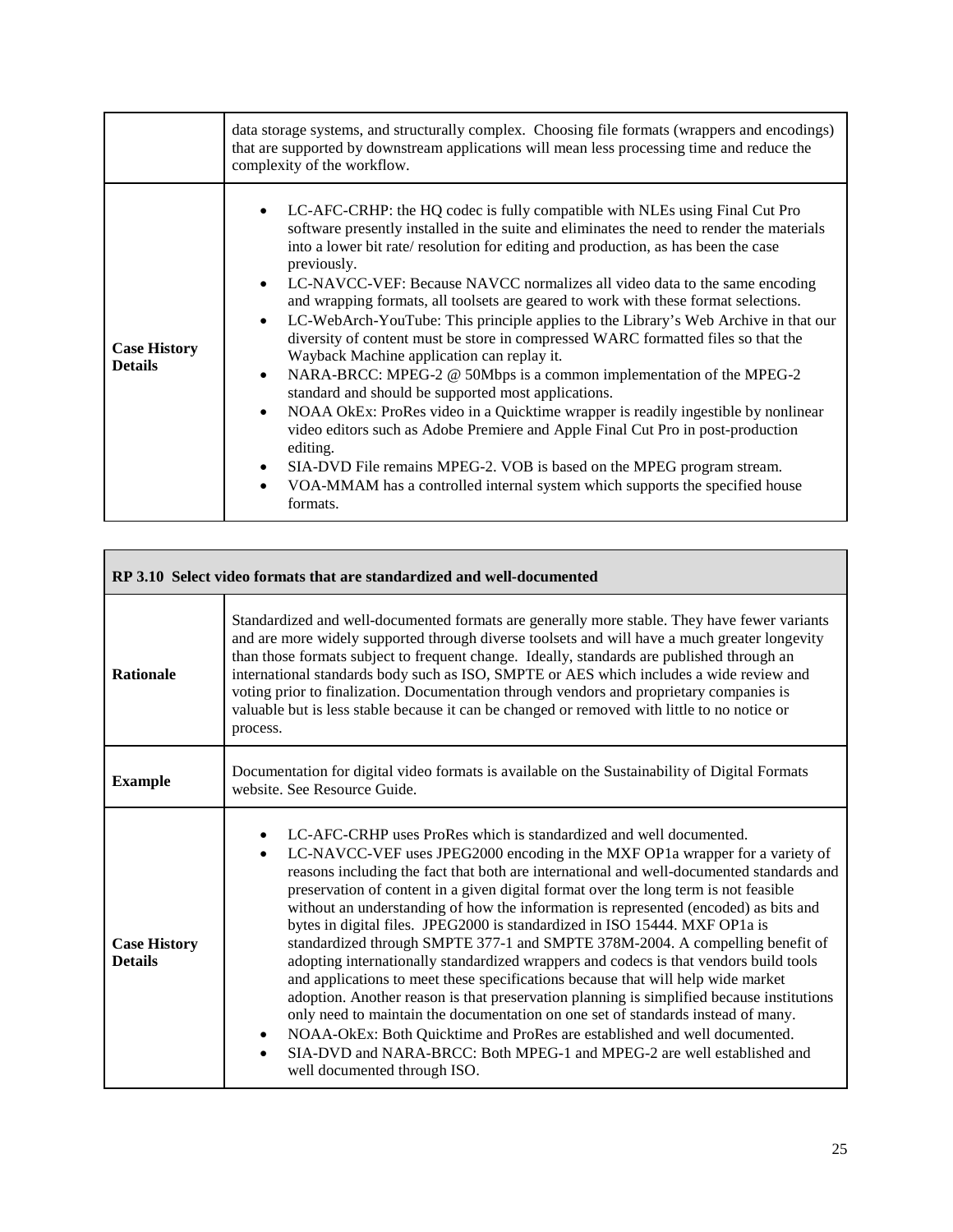<span id="page-25-0"></span>

| RP 3.11 Select video formats with capacity for robust and detailed technical metadata |                                                                                                                                                                                                                                                                                                                                                                                                                                                                                                                                                                                                                          |  |
|---------------------------------------------------------------------------------------|--------------------------------------------------------------------------------------------------------------------------------------------------------------------------------------------------------------------------------------------------------------------------------------------------------------------------------------------------------------------------------------------------------------------------------------------------------------------------------------------------------------------------------------------------------------------------------------------------------------------------|--|
| <b>Rationale</b>                                                                      | Technical metadata includes details on the file characteristics. Understanding the technical layout<br>and components of the file is essential to its long term preservation because you need to know<br>what you have before you know what you can do with it.                                                                                                                                                                                                                                                                                                                                                          |  |
| <b>Case History</b><br><b>Details</b>                                                 | LC-NAVCC-VEF: The MXF wrapper was specifically designed to aid interoperability and<br>interchange between different vendor systems, especially within the media and entertainment<br>production communities which are the primary content providers to Packard Campus collections.<br>The file specification was standardized by the SMPTE (Society of Motion Picture & Television<br>Engineers) & AMWA (Advanced Media Workflow Association) and allows different variations<br>of files to be created for specific production environments and can act as a wrapper for metadata<br>& other types of associated data. |  |

Г

Г

<span id="page-25-1"></span>

| RP 3.12 Select video formats with greater capacity for embedded metadata over less metadata capacity |                                                                                                                                                                                                                                                                                                                                                                                                                                                                                                                                                                                                                                                                                                                                                                                                                                                                                                                                                                                                                                                                                                                                                                                                                              |  |
|------------------------------------------------------------------------------------------------------|------------------------------------------------------------------------------------------------------------------------------------------------------------------------------------------------------------------------------------------------------------------------------------------------------------------------------------------------------------------------------------------------------------------------------------------------------------------------------------------------------------------------------------------------------------------------------------------------------------------------------------------------------------------------------------------------------------------------------------------------------------------------------------------------------------------------------------------------------------------------------------------------------------------------------------------------------------------------------------------------------------------------------------------------------------------------------------------------------------------------------------------------------------------------------------------------------------------------------|--|
| <b>Rationale</b>                                                                                     | Embedded metadata can provide information to and support functionality for various persons and<br>systems at a variety of points in the content life cycle. For example, it can help the digitizing<br>unit or organization as it produces and preserves content. It can serve persons or systems who<br>receive content that is disseminated by the digitizing unit or organization. Some metadata<br>elements are especially valuable to internal actors, some to external, and some to both.<br>Embedded metadata, of course, is rarely an agency's only metadata. In most archiving and<br>preservation programs, workflow and archiving are supported by one or more databases,<br>cataloging systems, finding aids, and the like, each of which contains metadata. Many if not all<br>metadata elements turn up in more than one place, a good thing since redundancy supports long-<br>term preservation.<br>It should be noted that embedding metadata that duplicates metadata held in systems outside the<br>file (like databases, finding aids or catalogs) can make it difficult for the metadata to stay in sync<br>unless this is supported in an automated way by an organization's technical infrastructure. |  |
| <b>Case History</b><br><b>Details</b>                                                                | LC-NAVCC-VEF: The MXF wrapper was specifically designed to aid interoperability<br>$\bullet$<br>and interchange between different vendor systems, especially within the media and<br>entertainment production communities which are the primary content providers to<br>Packard Campus collections. The file specification was standardized by the SMPTE<br>(Society of Motion Picture & Television Engineers) & AMWA (Advanced Media<br>Workflow Association) and allows different variations of files to be created for specific<br>production environments and can act as a wrapper for metadata & other types of<br>associated data.<br>SIA-DVD: The MPEG-2 allows for a sidecar XMP file, which lives with the<br>$\bullet$<br>corresponding file and is also imported into the DAMS.                                                                                                                                                                                                                                                                                                                                                                                                                                   |  |

## <span id="page-25-2"></span>**RP 3.13 Select formats that can contain and label complex audio configurations including multiple channels and sound fields beyond mono and stereo Rationale** Some of the most common audio channel configurations are mono (single channel) and stereo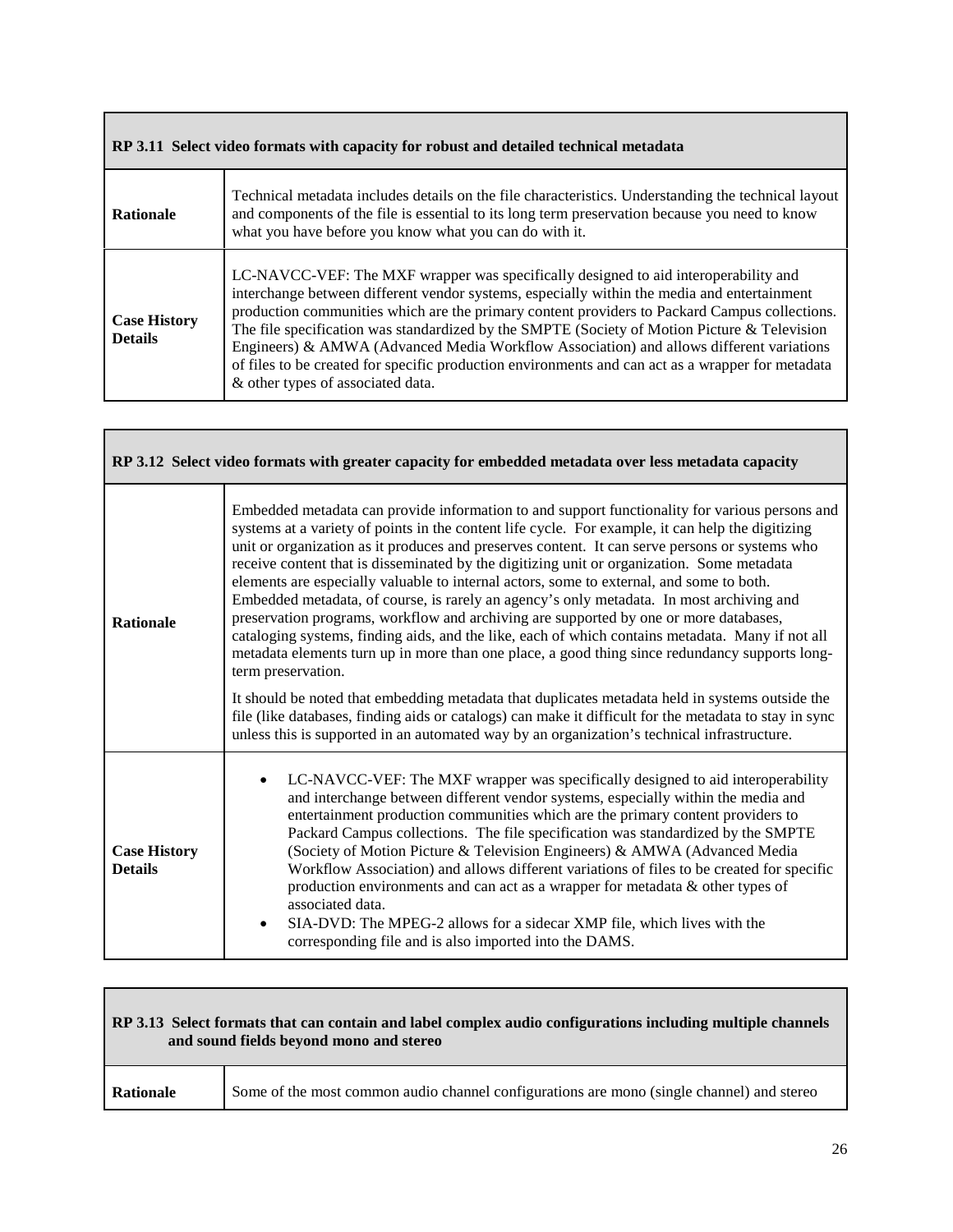|                                       | (left and right channels) both of which are widely accommodated in many video formats. More<br>complex configurations such as 5.1 surround (left, center, right, left surround, right surround, and<br>low-frequency effects channels) and 7.1 surround (left, center, right, left surround, right<br>surround, left back, right back, and low-frequency effects channels) and others many not be<br>supported in less structured formats. Multiple channel sound may also feature two or more<br>complementary signal streams that provide alternate or supplemental content, e.g., narration in<br>French and German, commentary from film directors or actors, sound effects separate from<br>music, karaoke content, or the like. |  |
|---------------------------------------|---------------------------------------------------------------------------------------------------------------------------------------------------------------------------------------------------------------------------------------------------------------------------------------------------------------------------------------------------------------------------------------------------------------------------------------------------------------------------------------------------------------------------------------------------------------------------------------------------------------------------------------------------------------------------------------------------------------------------------------|--|
|                                       | It's essential to capture and retain the original audio channel layout so choose a file structure that<br>can duplicate the structure of the source material.                                                                                                                                                                                                                                                                                                                                                                                                                                                                                                                                                                         |  |
| <b>Example</b>                        | FFmpeg has a good standard audio channel layout listing. See Resource Guide.                                                                                                                                                                                                                                                                                                                                                                                                                                                                                                                                                                                                                                                          |  |
| <b>Case History</b><br><b>Details</b> | LC-AFC-CRHP uses ProRes which supports 1 video stream and up to 4 audio channels.<br>٠<br>LC-NAVCC-VEF uses MXF which has strong support for multiple and complex audio<br>$\bullet$<br>configurations.<br>NOAA-OkEx: The ProRes format used by the <i>Okeanos</i> program supports 1 video<br>$\bullet$<br>stream and up to 4 audio channels (all utilized in the EVS clipping process).                                                                                                                                                                                                                                                                                                                                             |  |

<span id="page-26-1"></span><span id="page-26-0"></span>

| RP 3.14 Select formats that can support robust timecode data |                                                                                                                                                                                                                                                                                                                                                                                             |  |
|--------------------------------------------------------------|---------------------------------------------------------------------------------------------------------------------------------------------------------------------------------------------------------------------------------------------------------------------------------------------------------------------------------------------------------------------------------------------|--|
| <b>Rationale</b>                                             | Timecode is an electronic signal used to identify a precise location in a time-based media file or<br>tape. Its primary use is synchronization of various data streams but it can also have important<br>uses in search and discovery. Select formats that support timecode data, preferably multiple<br>timecode streams, for both new video files and normalized or migrated video files. |  |
| <b>Case History</b><br><b>Details</b>                        | SIA-DVD and LC-NAVCC-VEF case history projects discuss timecode issues.                                                                                                                                                                                                                                                                                                                     |  |